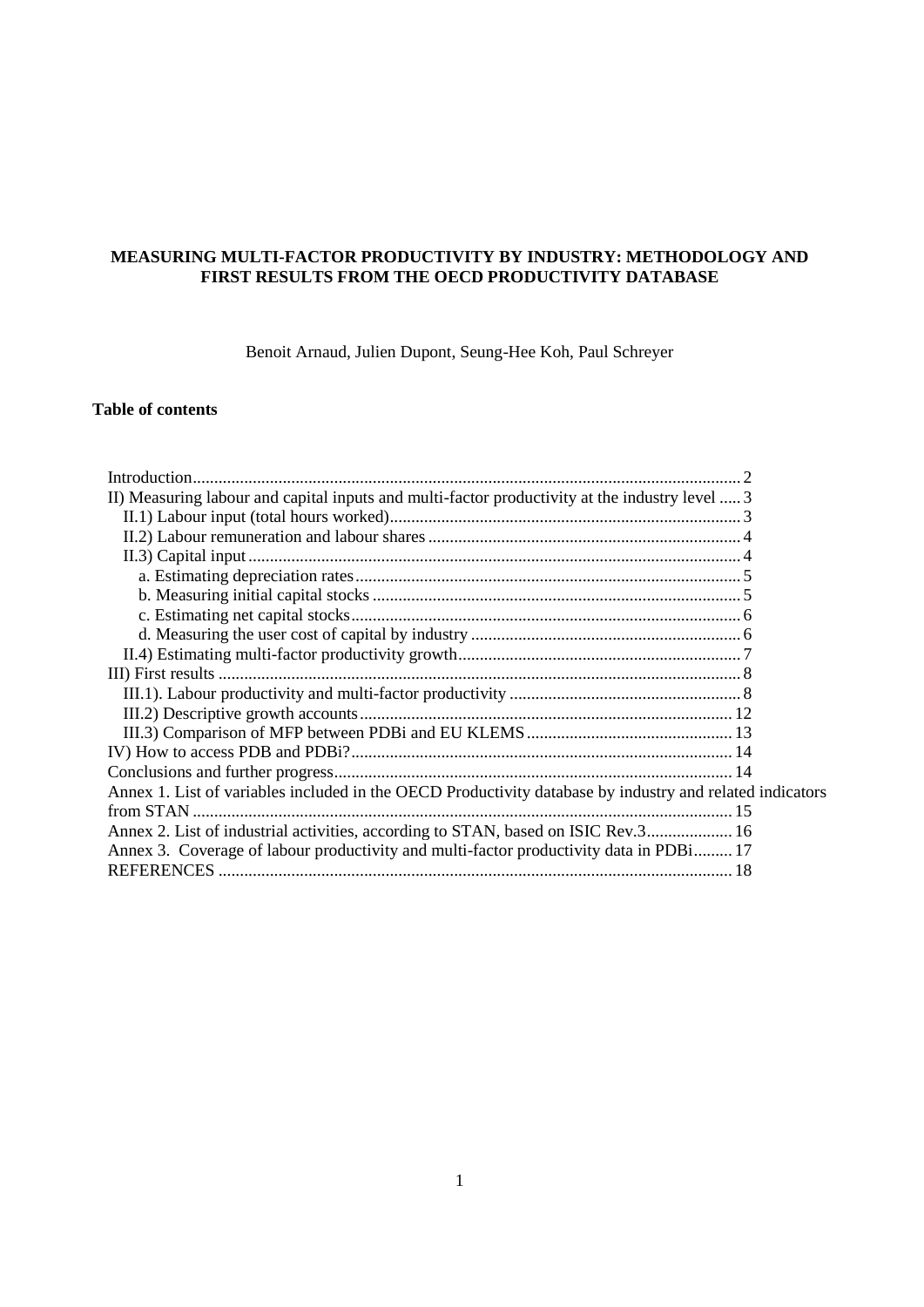# **MEASURING MULTI-FACTOR PRODUCTIVITY BY INDUSTRY: METHODOLOGY AND FIRST RESULTS FROM THE OECD PRODUCTIVITY DATABASE**

## **Introduction**

Since 2003, the OECD Productivity database<sup>1</sup> (hereafter PDB) has provided time series of productivity measures and their components for international comparisons and productivity analysis. In particular, the PDB offers measures of Multi-factor productivity (MFP) that compares the evolution of output with the evolution of combined labour and capital inputs. These MFP series have been constructed at the level of entire economies. While useful for many purposes, there has also been increasing interest in industry-level productivity MFP measures. Such industry-level information exists but only for labour productivity, the ratio between output and labour input. A joint project between the OECD Directorate for Science, Technology and Industry and the OECD Statistics Directorate was launched in 2008 with the aim of developing MFP measures by industry.

These new productivity measures by industry (PDBi) should comply with the following criteria:

First, there should be full compatibility with the industry-level data that the OECD compiles in its STructural ANalysis database (STAN). Indeed, measures of output and labour input required to construct industry-level MFP series, should be directly sourced from STAN.

Second, there should be regular updates so as to make the new MFP data attractive to those researchers inside and outside the OECD who put a particular premium on timeliness. STAN ensures timeliness through a rolling update (as opposed to updates at fixed intervals) that follows as closely as possible countries" release calendars of industry-level national accounts data. PDBi will also be managed with a rolling update procedure.

Third, the methodology for PDBi series should reflect the standards put forward in the OECD Manuals on Measuring Productivity (2001) and Measuring Capital (2009). These recommendations have been followed for the productivity measures at the total economy level in the PDB.

The main missing ingredient for MFP computations by industry was a measure of capital input by industry. Consequently, at the heart of the project presented here is the construction of a new series of capital measures by industry using a common methodology for all countries. In terms of the first and second criterion mentioned above, the project has been successful. With regard to the third criterion, data constraints imposed a deviation from recommended practice. More specifically, information on investment by industry and by type of asset is not generally available and a simplified method had to be used to measure capital inputs. In essence, capital *stocks* were measured rather than capital *services*. The former take no account of differences in the relative productivity of different types of assets, the latter does and constitutes the conceptually preferable measure of capital input. This deficiency will be rectified as more

<sup>&</sup>lt;sup>1</sup> <http://www.oecd.org/statistics/productivity>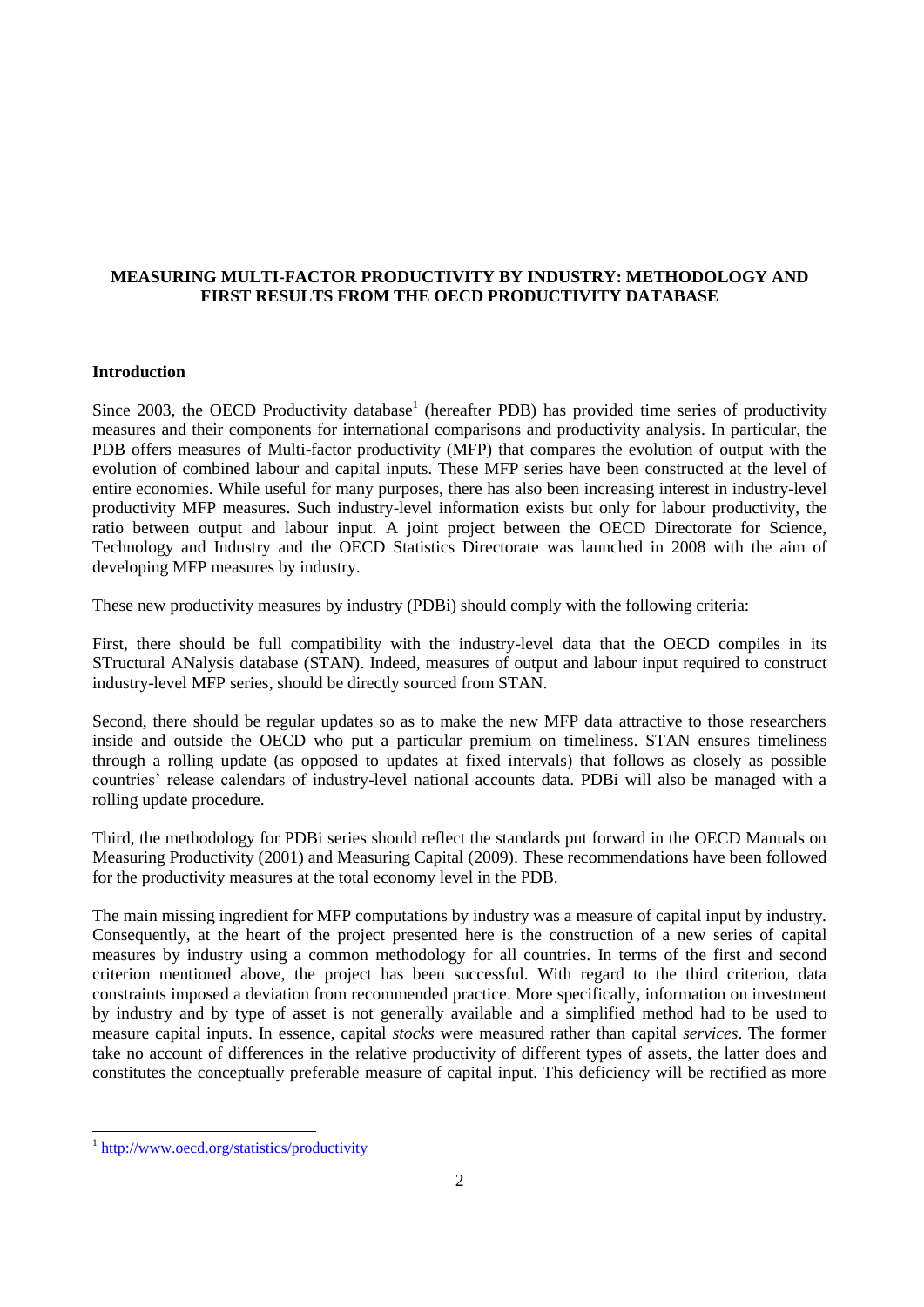detailed industry-level source data becomes available. For the time being, however, the PDBi measures have to rely on the simplified *stock* approach.

One consequence of this simplification is that industry-level data are not directly comparable with the economy-wide MFP data that are based on a measure of capital services. However, *within* PDBi, consistent aggregate productivity measures are being presented allowing for instance for a de-composition of aggregate productivity growth into contributions by different industries.

Both PDB and PDBi cover about twenty countries although some differences in coverage remain: some countries that are unavailable in PDB are covered in PDBi (Czech Republic, Greece, Iceland, Norway and Poland) while some results are available in PDB level but not in PDBi (Australia, Japan, New Zealand, Portugal and Switzerland).

Finally, an important feature of both PDB and PDBi is that no assumption is made with regard to perfect competition and constant returns to scale used in growth accounting. This offers interesting analytical opportunities to measure and study differences in returns to scale and mark-ups across industries and countries.

This paper presents at some detail the methodology and data sources used in the PDBi. There are also first results on labour productivity and MFP by industry, and growth accounts. Finally, the document indicates how to access PDB and PDBi series.

## **II) Measuring labour and capital inputs and multi-factor productivity at the industry level**

## *II.1) Labour input (total hours worked)*

 $\overline{a}$ 

Hours actually worked by all persons engaged is the conceptually preferred measure of unadjusted<sup>2</sup> labour input (L) for estimating productivity, but National Statistical Offices often do not publish these data by industry. Where available (and published in the STAN database - see OECD Productivity database by industry data coverage in annex 3), total hours worked (HRSN) have been used as the labour input measure. When HRSN was missing, the hours worked of employees (HRSE) were used as proxy.

In the absence of information about hours worked by industry, hours worked at the level of the total economy (from the OECD Productivity database) were allocated to industries using the structure of the following variables (by order of priority): full-time equivalent jobs (FTEN), full-time equivalent employees (FTEE), total employment (EMPN) and number of employees (EMPE).<sup>3</sup>

 $2$  The labour input measure is unadjusted for differences in skills and education. An adjusted labour input measure (see Jorgenson, Gollop and Fraumeni 1987) reflects these elements of labour quality.

<sup>&</sup>lt;sup>3</sup> These estimates have been compiled by the OECD for the purpose to estimate labour input for MFP calculations only. There are not publicly available when MFP estimates by industry are not available.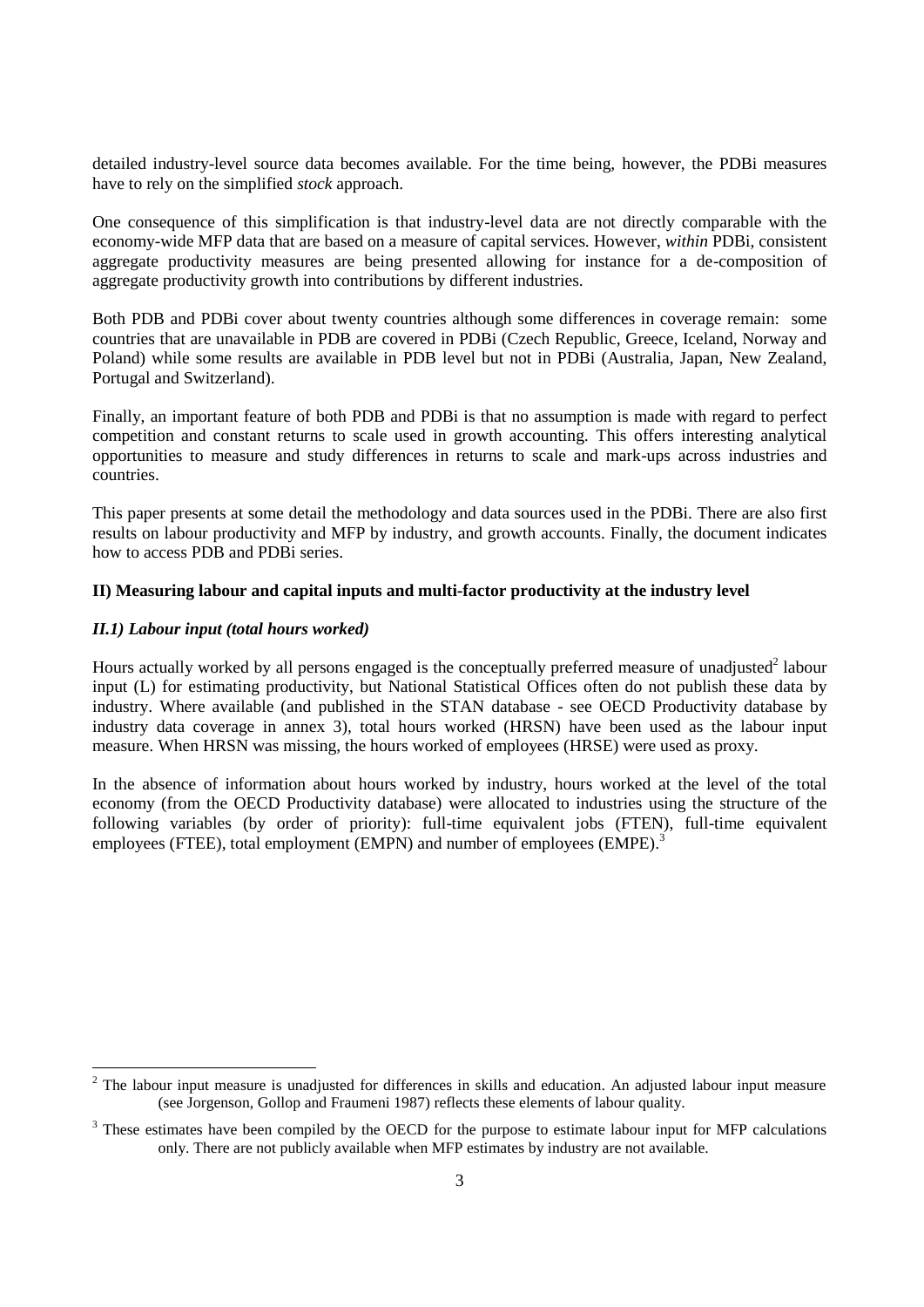|                  |              |             | Table 1. Valiables used for anocating economy-write hours worked to muustries |                  |           |
|------------------|--------------|-------------|-------------------------------------------------------------------------------|------------------|-----------|
| Hours worked all | Hours worked | Full-time   | Full-time                                                                     | Total employment | Number of |
| persons engaged  | employees    | equivalent  | equivalent                                                                    | (EMPN)           | employees |
| (HRSN)           | (HRSE)       | jobs (FTEN) | employees (FTEE)                                                              |                  | (EMPE)    |
| Austria          |              |             | New Zealand                                                                   | Australia        |           |
| Canada           |              |             | Portugal                                                                      | Belgium          |           |
| Czech Republic   |              |             | <b>United States</b>                                                          | Iceland          |           |
| Denmark          |              |             |                                                                               | Ireland          |           |
| Estonia          |              |             |                                                                               | Japan            |           |
| Finland          |              |             |                                                                               | Luxembourg       |           |
| France           |              |             |                                                                               | Mexico           |           |
| Germany          |              |             |                                                                               | Poland           |           |
| Greece           |              |             |                                                                               | Slovenia         |           |
| Hungary          |              |             |                                                                               | Switzerland      |           |
| Israel           |              |             |                                                                               | United Kingdom   |           |
| Italy            |              |             |                                                                               |                  |           |
| Korea            |              |             |                                                                               |                  |           |
| Netherlands      |              |             |                                                                               |                  |           |
| Norway           |              |             |                                                                               |                  |           |
| Slovakia         |              |             |                                                                               |                  |           |
| Spain            |              |             |                                                                               |                  |           |
| Sweden           |              |             |                                                                               |                  |           |

# **Table 1. Variables used for allocating economy-wide hours worked to industries**

Source: OECD STAN Database for Industry Analysis

#### *II.2) Labour remuneration and labour shares*

National accounts provide information on the remuneration of employees. However, for the self-employed, only total income measures are available from the national accounts ("mixed income") and these comprise both labour and capital income accruing to the self-employed. Labour income of the self-employed was approximated as the average remuneration per employee multiplied by the number of self-employed. Average remuneration per employee is measured as compensation of employees as defined in the System of National Accounts, including all costs for employers such as their contributions to the employee"s social security.

The share of labour in total costs by industry was then computed as follows:

$$
Labour share ALPHA = \frac{(WL.(\frac{EMPN}{EMPE}))}{(WL.(\frac{EMPN}{EMPE}) + RK)}
$$
 (1)

with WL referring to the compensation of employees (LABR in STAN), EMPN to total employment, EMPE to the number of employees and RK the remuneration of capital, described below.

## *II.3) Capital input*

An increasing number of national statistical offices in OECD countries are publishing capital measures by industry, usually gross capital stocks and/or net capital stocks. The difference between these two concepts is depreciation that is reflected in net capital stocks but not in gross capital stocks. However, international comparability of the national data is uncertain, due to differences in methodology and level of detail<sup>4</sup>. For the purpose at hand, therefore, the OECD computed a series of net capital stocks by industry, using the same assumptions across countries about depreciation patterns and the same level of asset detail.

 4 Further information on availability of capital measures in OECD databases is available on internet at the following address: [http://www.oecd.org/dataoecd/47/13/37542921.pdf.](http://www.oecd.org/dataoecd/47/13/37542921.pdf)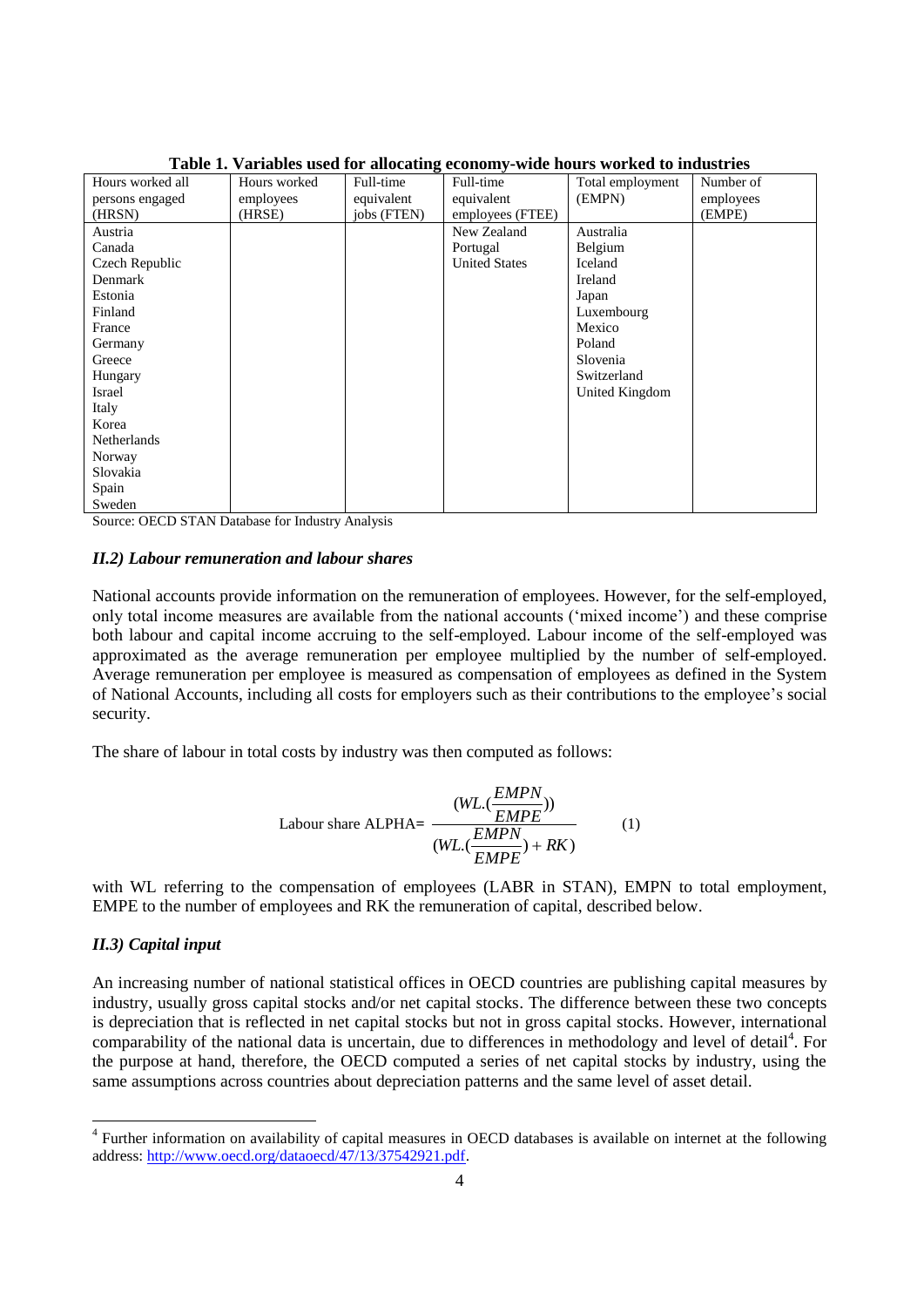It is of note that neither gross nor net capital stocks are the conceptually correct measure of capital input. Capital input is best captured by a measure of capital services that weighs different assets with their marginal contribution to output. While measures of capital services have been constructed for the OECD"s total economy productivity measures, the lack of comprehensive information on investment crossclassified by asset and by industry hampers the computation of capital services measures at the industry level. Recourse had therefore to be taken to a simple measure of the net capital stock. From comparisons at the total economy level it would appear that in most cases measures of capital services growth quicker than the net capital stock. In other words, using the net capital stock as a substitute for a measure of capital services is likely to entail an *underestimation* of contribution of capital to economic growth, and by implication an *overestimation* of MFP. This needs to be kept in mind when using and interpreting the new set of industry-level MFP figures.

## *a. Estimating depreciation rates*

Depreciation is the loss of value of an asset due to ageing and the rate of depreciation is asset-specific and industry-specific. In the absence of asset- and industry-specific data on capital, no asset- and industryspecific depreciation rates can be applied. However, rather than applying the same average depreciation rate across industries, an element of industry-specific asset composition was introduced by the use of depreciation rates by industry and by asset (hardware and office equipment, communication equipment, other machinery and equipment, transport equipment, non residential structures, software, and land and residential real estate) from the EU-KLEMS<sup>5</sup> database. Thus, despite the fact that PDBi does not contain capital services, these industry-specific depreciation rates do capture some of the overall structure of capital by type of asset. They vary by country, industry and time.

## *b. Measuring initial capital stocks*

 $\overline{a}$ 

Another issue with capital data is the measurement of the initial capital stock. Its choice can significantly influence growth rates of the ensuing capital stock. There are several approaches to measuring an initial capital stock *Ko*. At the whole economy level, OECD estimates the initial stock using long-term series of investment that are cumulated based on the perpetual inventory method.

For the purpose at hand, the objective was to rely as far as possible on national information on net capital stocks for early years as available in the  $STAN<sup>6</sup>$  database. When this information was missing (Canada, Greece, Ireland, Korea and the United States), the initial capital stock was approximated following a simple procedure (Kohli 1982) that is based on the average growth of volume investment over the period 1960-1983<sup>7</sup>. With geometric depreciation patterns, the net stock at the beginning of the benchmark year  $t_0$ can be approximated by the cumulative depreciated investment of previous years:

$$
K_0 = [I^{t^{0.1}} + (1-\delta)I^{t^{0.2}} + (1-\delta)^2I^{t^{0.3}} + \dots]
$$
 (2)

Call the long-run growth rate of investment  $\theta$ . By definition, one has  $I^t = I^{t-1}(1+\theta)$ . This relation can be inserted into the expression above

 $<sup>5</sup>$  Depreciation rates by industry and by asset available in the EUKLEMS database are not country specific and the US</sup> ones have probably been used as proxy for other countries.

<sup>&</sup>lt;sup>6</sup> 1970 for Australia, Belgium (for most of industries), Denmark, Norway, Spain and the United Kingdom; 1975 for Finland (for most of industries); 1976 for Austria (for most of industries); 1978 for France; 1980 for Italy, 1990 for Iceland, 1991 for Germany (for most of industries) and the Netherlands (for most of industries), 1993 for Sweden, 1995 for Czech republic and Israel, 2000 for Estonia and Poland.

 $7$  Long-run growth rates of volume investment (volume investment time-series available in STAN are backward extrapolated to 1960 using volume investment time-series from ANA database).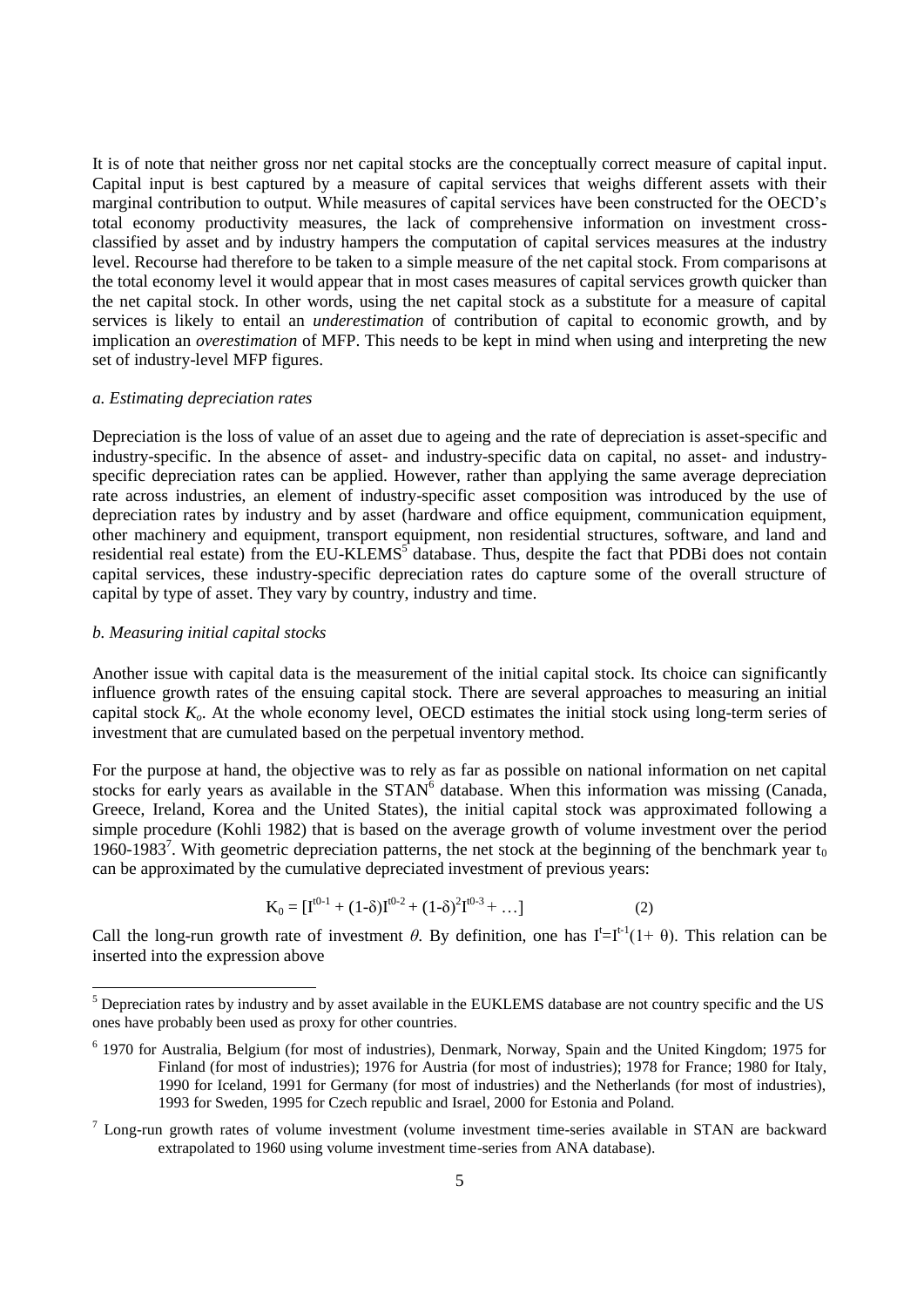$$
\begin{aligned} \left[I^{0-1} + (1-\delta)I^{0-2} + (1-\delta)^2 I^{0-3} + \dots\right] &= I^{0-1} \left[1 + (1-\delta)(1+\theta) + (1-\delta)^2 (1+\theta)^2 + \dots\right] \\ &= I^{0-1} \left(1+\theta\right) / \left(\delta + \theta\right) \\ &= I^{0} \left(\delta + \theta\right) \end{aligned} \tag{3}
$$

Then, given an estimate of *θ* (which could be based on the long-run relationship between the growth of GDP and investment) and an estimate of the average rate of depreciation, expression (3) provides an estimate for the initial capital stock.

#### *c. Estimating net capital stocks*

Basically, net capital stock is estimated by cumulating gross fixed capital formation (GFCF) year by year and by netting out depreciation and retirement. This is the Perpetual Inventory Method (PIM). Net capital stocks by industry are computed with geometric rates. Geometric rates encompass both depreciation and retirement (see OECD 2009 for a full discussion). For each industry i, the net capital stock at the beginning of period t,  $K_i^t$ , has been computed as follows:

$$
K_i^t = I_i^{t-1} + (1 - \delta_i)I_i^{t-2} + (1 - \delta_i)^2 I_i^{t-3} + \dots + (1 - \delta_i)^{T-1} I_i^{t-T-2} + (1 - \delta_i)^T K_0
$$
(4)

where T represents the vintage of capital. Table 2 shows different capital measures available in OECD databases (Productivity database, STAN and PDBi). Noteworthy, the capital acquisition and stock measures estimated by each national statistical office in the OECD countries have been incorporated in STAN, without describing the composition of assets.

|                                  | <b>OECD</b> Productivity | <b>STAN</b> database          | PDBi database   | <b>EUKLEMS</b>    |
|----------------------------------|--------------------------|-------------------------------|-----------------|-------------------|
|                                  | database                 |                               |                 | database          |
| Capital services                 | Yes                      | N <sub>0</sub>                | No              | Yes               |
| Capital<br>stocks<br>measurement | Harmonised               | Different among               | Harmonised      | Harmonised        |
| method                           | framework                | countries                     | framework       | framework         |
| Asset coverage                   | 7 types of assets        | N <sub>0</sub>                | N <sub>0</sub>  | 9 types of assets |
| Industry coverage                | No (and excludes         | Yes (classifications          | Yes (STAN       | Yes (ISIC Rev.3)  |
|                                  | residential              | are harmonised                | classification) |                   |
|                                  | structures)              | among countries) <sup>8</sup> |                 |                   |
| Periods                          | From 1985                | From 1970                     | From 1985       | From 1970         |
| Coverage                         | Total non residential    | Total investment              | Total non       | Total investment  |
|                                  | investment               |                               | residential     |                   |
|                                  |                          |                               | investment      |                   |
| Depreciation rates               | Harmonised method        | No explicit                   | Harmonised      | Harmonised        |
|                                  |                          | information                   | method          | method            |
| Rate of return                   | Exogenous                | N <sub>o</sub>                | Exogenous       | Endogenous        |
| Asset price changes              | Ex ante                  | Ex post                       | Ex ante         | Ex post           |
| Age efficiency profile           | Hyperbolic               | N <sub>o</sub>                | Geometric       | Geometric         |
| Harmonized price index           | Yes <sup>1</sup>         | No                            | No              | Yes <sup>1</sup>  |

## **Table 2. OECD Measurement of capital input**

1) For IT hardware, communication equipment and software

#### *d. Measuring the user cost of capital by industry*

 $\overline{a}$ 

The measurement of capital remuneration in the PDBi is based on a similar framework as the one used in the Productivity database: it measures the user cost of capital in each industry as the product of unit user

<sup>8</sup> The common industry classification across countries is not set in the current study. See *OECD Capital Manual* (OECD 2009) for the discussion on the industry classification in measuring capital and the recommended kind-ofactivity classification.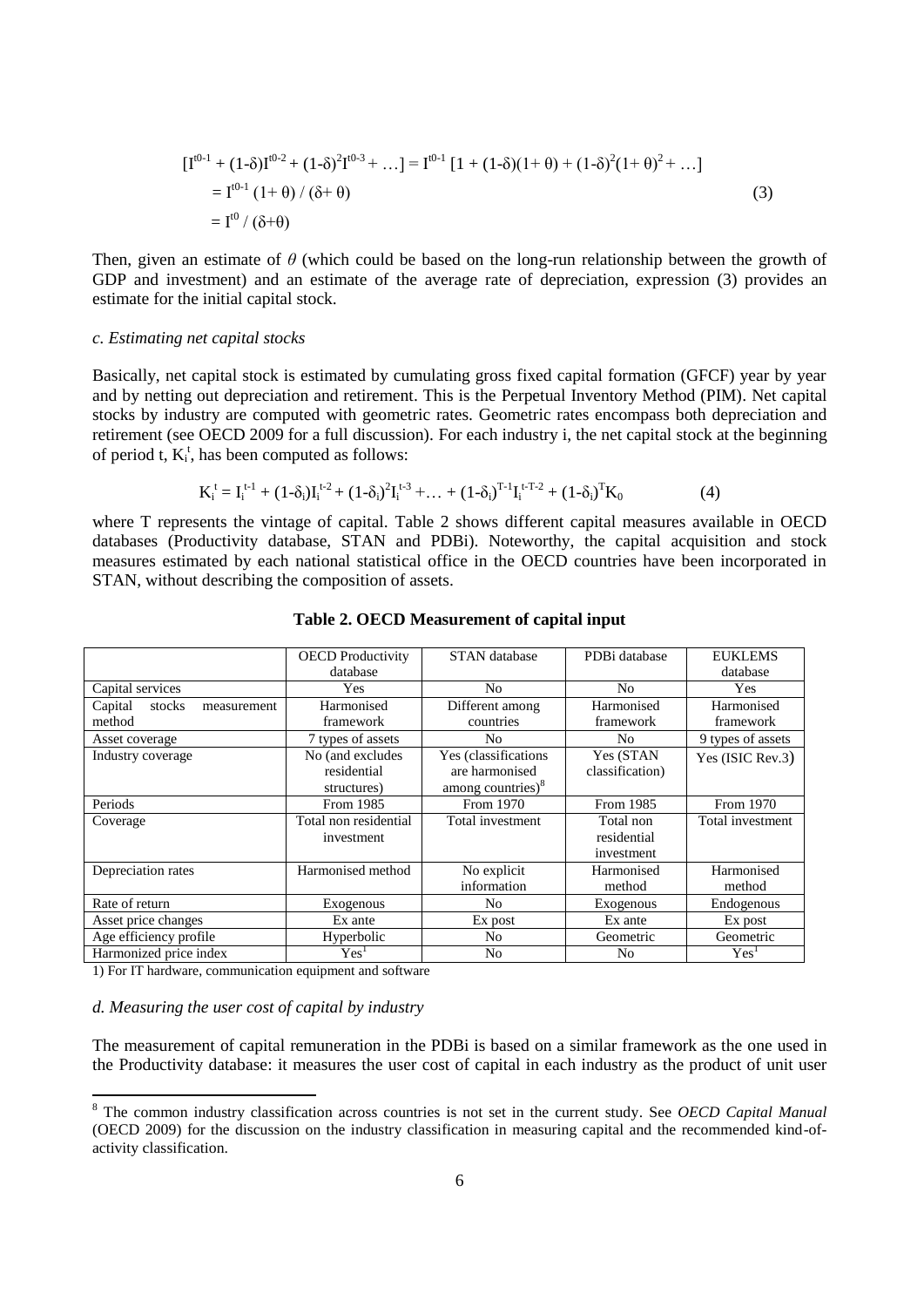cost and the net capital stock. Unit user costs are composed of a real rate of return and the rate of depreciation. The real rate of return has been chosen in its *ex ante* formulation, as a long-run constant rate that is country specific and sourced from the OECD Productivity database (see table 3 below).

|                |      | Table 5. Exogenous real rates of return |      |                      |      |
|----------------|------|-----------------------------------------|------|----------------------|------|
| Australia      | 4.6% | France                                  | 3.8% | Mexico               | 4.0% |
| Austria        | 2.2% | United Kingdom                          | 4.0% | <b>Netherlands</b>   | 4.0% |
| Belgium        | 4.0% | Greece                                  | 4.0% | Norway               | 4.0% |
| Canada         | 4.8% | Hungary                                 | 4.0% | New Zealand          | 4.0% |
| Switzerland    | 4.0% | Ireland                                 | 4.0% | Poland               | 4.0% |
| Czech Republic | 4.0% | Iceland                                 | 4.0% | Portugal             | 4.6% |
| Germany        | 4.2% | Italy                                   | 4.1% | Slovakia             | 4.0% |
| Denmark        | 4.8% | Japan                                   | 2.3% | Sweden               | 3.8% |
| Spain          | 4.3% | Korea                                   | 4.0% | Turkey               | 4.0% |
| Finland        | 3.4% | Luxembourg                              | 4.0% | <b>United States</b> | 3.6% |

| Table 3. Exogenous real rates of return |  |
|-----------------------------------------|--|
|-----------------------------------------|--|

Source: OECD Productivity database

With  $r^{*t}$  as the interest rate,  $P_{k,i}^t$  as the investment deflator as available from the STAN database,  $\delta_i^t$  as the depreciation rate and  $K_i^t$  as the net capital stock, the user cost of capital for industry *i* is given as

$$
R_i^t \equiv P_{k,i}^t (r^{*t} + \delta_i^t) K_i^t \tag{5}
$$

An alternative way to compute capital compensation would have been to use an endogenous rate of return equating the total remuneration of capital to the sum of the gross operating surplus and the capital component of mixed income. Then, the value of capital services would completely exhaust capital income and the user cost would have been interpreted as the marginal revenue of each unit of capital services. However, the user cost could also be interpreted as the marginal cost associated with each unit of capital services and this is in line with the method applied for PDBi. Note that the assumption that capital remuneration equals non-labour income implies assuming constant returns to scale of the underlying production or cost function and marginal cost pricing on output markets, *i.e.* perfect competition. If there are non-constant returns to scale, imperfect competition on output markets, or unobserved assets, only part of the profits correspond to payment for capital services.

## *II.4) Estimating multi-factor productivity growth*

One drawback of the simplified approach outlined above is that it neglects capital services and is therefore not the preferred measure for capital input and productivity calculations.<sup>9</sup> This has to be kept in mind when using the simplified multi-factor productivity measures for each industry i that were computed as follows:

 $9$  Net capital stock and capital services could differs unless the unrealistic case applies where the prices of all types of assets move at the same rate and each type of asset depreciates at the same rate.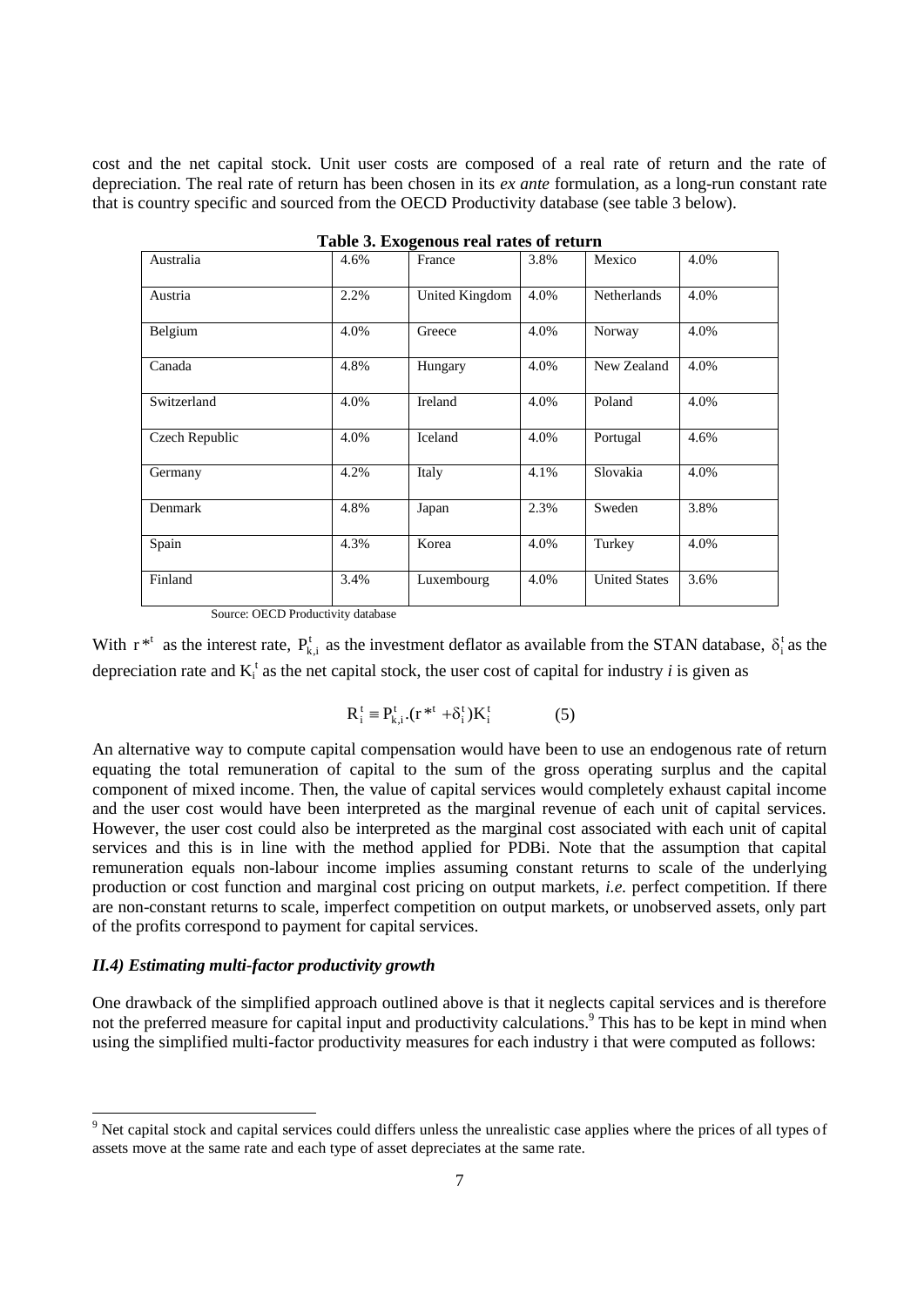$$
MFP_i^t = \Delta \ln(Q_i^t) - \overline{\alpha_i^t} \Delta \ln(L_i^t) - (1 - \overline{\alpha_i^t}) \Delta \ln(K_i^t)
$$
 (6)

where  $\alpha_i^t = \frac{W_1^t E_1}{W_1^t L_1^t + u_1^t K_1^t}$  $\mathbf{t}_{i}^{\mathrm{t}} = \frac{\mathbf{w}_{i}^{\mathrm{t}} \mathbf{L}_{i}^{\mathrm{t}}}{\mathbf{w}_{i}^{\mathrm{t}} \mathbf{L}_{i}^{\mathrm{t}} + \mathbf{u}_{i}^{\mathrm{t}} \mathbf{K}}$  $w_i^t L$  $+$  $\alpha_i^t = \frac{w_i L_i}{m_i t + \alpha_i t + \alpha_i t}$  is the share of labour in total costs in industry i,  $\overline{\alpha}_i^t = 0.5(\alpha_i^{t-1} + \alpha_i^t)$  its average

over two periods,  $(1-\alpha_i^t)$  is the share of capital in total costs,  $Q_i^t$  is value-added at constant prices from STAN (VALK),  $L_i^t$  the labour input from STAN (HRSN), and  $K_i^t$  the capital input computed as described above.

An important feature of this project is to allow for the possibility of imperfect competition and nonconstant returns to scale at the industry level. In the situation of imperfect competition, independent information on the price of capital is needed because unlike in the situation where total costs equal total revenues, the remuneration of capital does not correspond to the residual non labour income which includes a profit-margin above and beyond the payment of capital input. As a consequence, the shares of capital and labour in output valued at marginal costs no longer measure the elasticity of output with respect to inputs and significant markups and non constant return to scale generate differences between Solow residual as usually defined and Multi-factor productivity growth.

As shown in Hall (1990), a way of overcoming the imperfect competition bias is to calculate the Solow residual using cost shares rather the revenue shares because, unlike the situation where total costs equal total revenues, the remuneration of capital is not simply a residual non labour income. Using cost shares rather than revenue shares corrects for a possible mark-up of prices over marginal costs and was used in the OECD Productivity database for the total economy. In a further stage, mark-ups and returns to scale can be computed although these require parametric methods. Evidence on mark-up pricing in manufacturing and services industries was previously estimated for instance in Oliveira Martins et al. (1996) and Oliveira Martins and Scarpetta (1999).

## **III) First results**

# *III.1). Labour productivity and multi-factor productivity*

The methodology described in the previous section governs the principles we observed for the compilation of variables and thus governs the construction of PDBi. MFP is defined for a given individual industry as a quantity change in value added output divided by a quantity change in combined labour and capital input. A single factor productivity, such as labour productivity, is defined as a quantity change of value added ouptut divided by a quantity change in a labour input.

The PDBi contains six variables at the industry level for 19 OECD<sup>10</sup> countries from 1990 onwards:

- productivities: multi-factor productivity and labour productivity, rate of growth for 2 consecutive years
- output: real value added, rate of growth for 2 consecutive years
- inputs : labour input and capital input, rate of growth for 2 consecutive years
- relative input importance: labour share in total cost

 $10$  To date, data for 19 countries is available: Austria, Belgium, Canada, Czech Republic, Denmark, Finland, France, Germany, Iceland, Ireland, Italy, Korea, the Netherlands, Norway, Poland, Spain, Sweden, United Kingdom, and the United States. Data for other countries will be added in the productivity by industry database as they become available in the STAN database.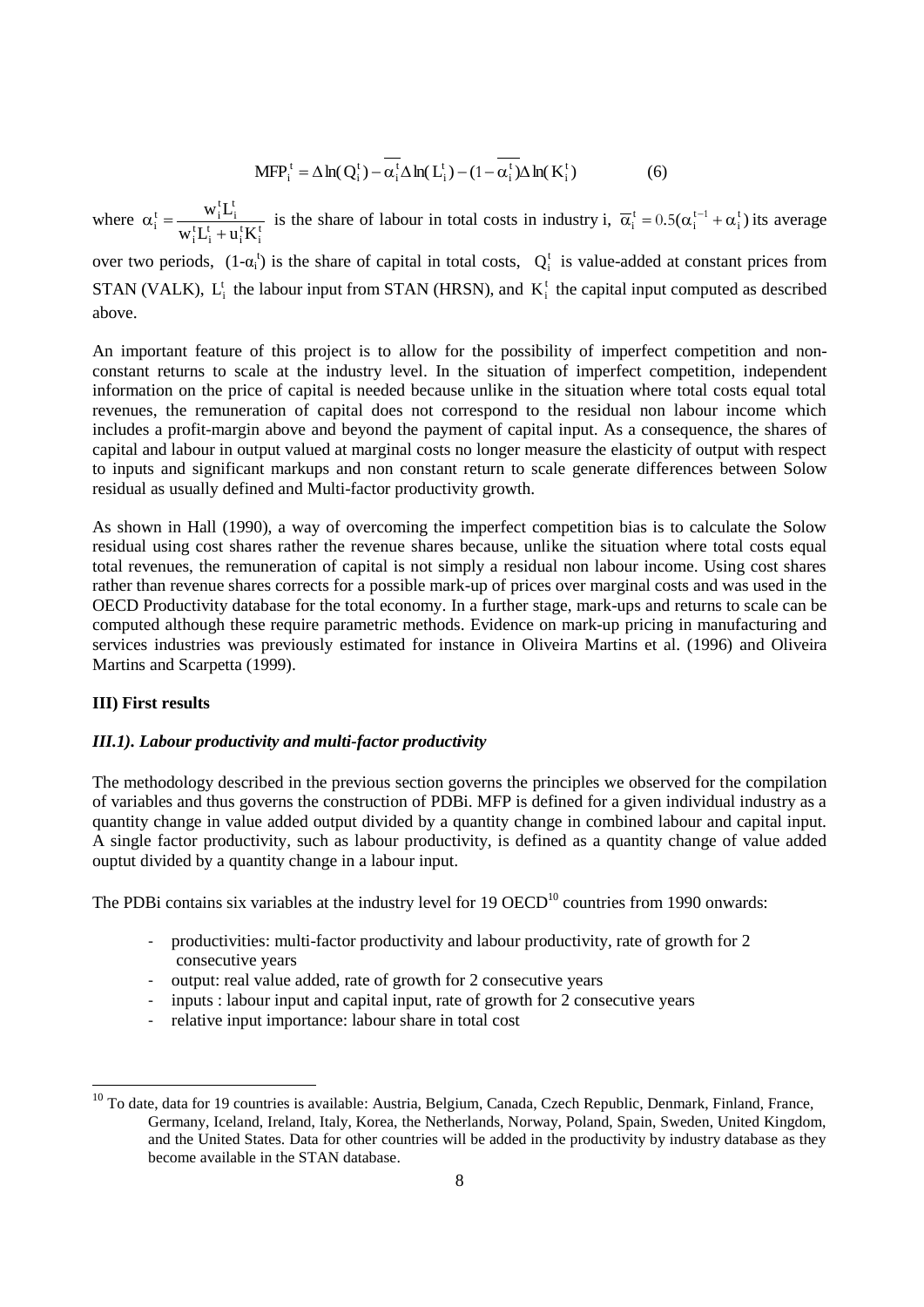The public release of the PDBi covers 14 industries selected from the current version of STAN based on ISIC Rev.  $3<sup>11</sup>$ : 9 industries at the most aggregated level possible distinguishing categories, 2 detailed sectors for machinery and transport equipment in the manufacturing, 2 other detailed sectors in the wholesale and retail trade-restaurants and hotels, and finally the total industry. The public sectors, such as public administration, education, etc., constituting "community, social and personal services" is not considered for publication at this time. For the sake of readability, the data is restricted to the 14 industries excluding real estate activities for which the estimates are nearly compiled taking into consideration which sectors researchers and analysts are frequently looking for.

Value-added based multi-factor productivity and labour productivity changes are presented in Table A and Table B respectively. These tables illustrate the comparative levels of productivity as average annual growth rates over the period from 1990 to 2009 or the closest years comparable<sup>12</sup>, allowing the comparison of productivity growth across countries and across industries.

Overall, the change in productivity is higher in manufacturing than in financial and business services. In particular, the United States and Sweden are marked by a sharp high growth of their productivity in the machinery and equipment (11% of annual growth). Most countries show negative or slow productivity in construction and in the hotels and restaurant sectors. Depending on the industries or countries, the MFP year coverage is not identical to that of labour productivity, since the former requires data of labour and capital composition which series are different.

 $\overline{a}$ 

 $11$  Data based on ISIC Rev. 4 will be included in PDBi when an ISIC Rev.4 version of STAN will be made available.

 $12$  The year coverage differs among countries, industries and variables. For a given country, the starting year or ending year available for the time series is not the same among industries. Details on year coverage of multi-factor productivity and labour productivity are available in Annex 3.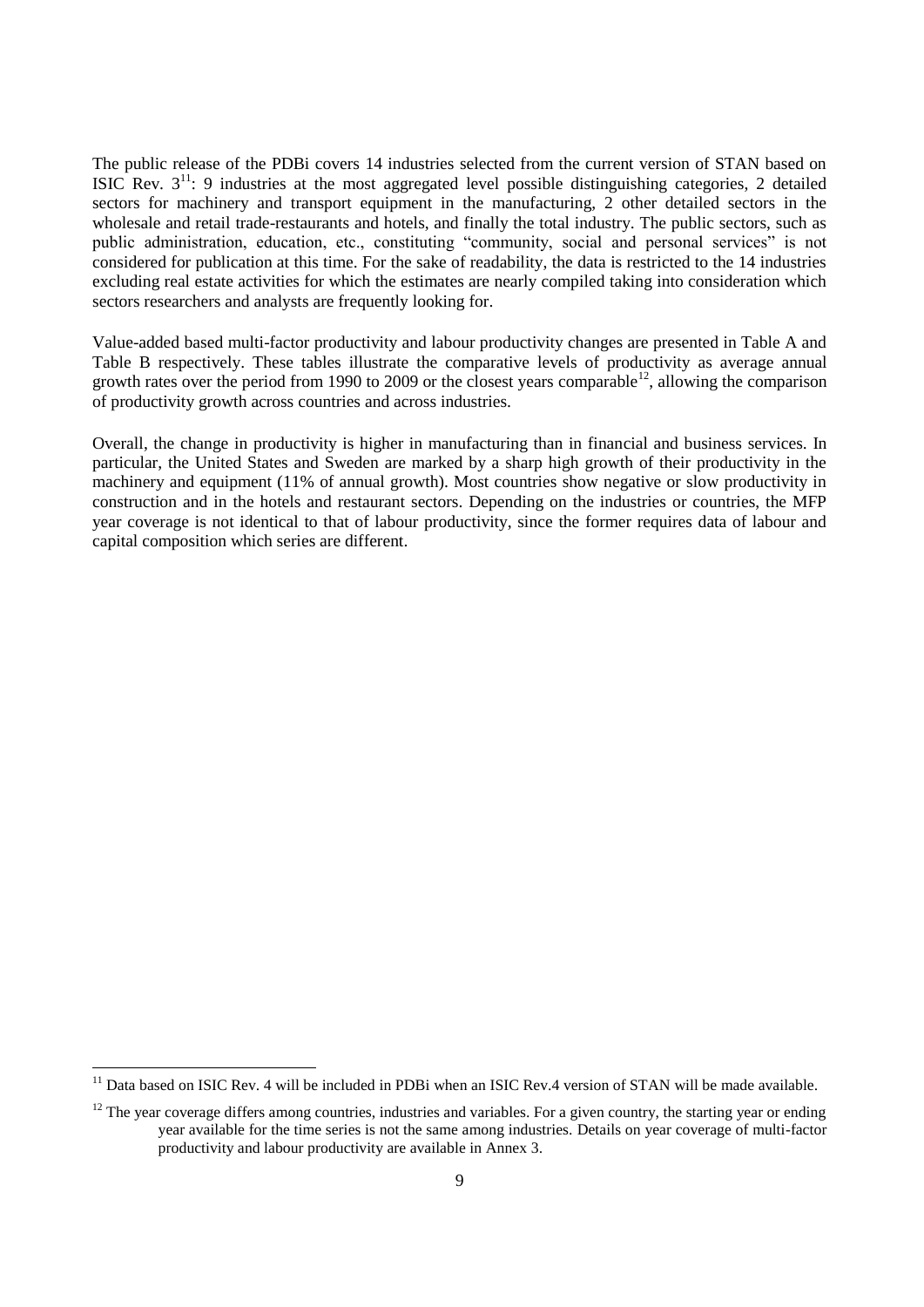|                                                                        | AUT    | BEL    | CAN    | <b>CZE</b> | <b>DEU</b> | <b>DNK</b> | ESP    | <b>FIN</b> | <b>FRA</b> | <b>GBR</b> | IRL | <b>ISL</b> | <b>ITA</b>    | <b>KOR</b> | <b>NLD</b> | <b>NOR</b> | POL | <b>SWE</b> | USA    |
|------------------------------------------------------------------------|--------|--------|--------|------------|------------|------------|--------|------------|------------|------------|-----|------------|---------------|------------|------------|------------|-----|------------|--------|
| CTOTALX TOTAL (excluding real estate activities)                       | 1.5    | . 2    | 1.3    | 3.5        | 1.8        | 1.2        | 1.1    | 2.2        | 1.7        | 2.4        |     | 2.7        | 0.9           | 5.1        | 1.3        | 1.7        | 4.4 | 2.1        | 1.9    |
| C01T05 AGRICULTURE, HUNTING, FORESTRY<br><b>AND FISHING</b>            | 3.0    | $-3.9$ | 2.9    | 4.0        | 3.3        | 5.0        | 3.2    | 4.7        | 3.8        | 2.0        | 0.6 | 3.1        | 3.3           | 5.5        | 1.4        | 5.4        | 2.3 | 3.8        | 3.4    |
| C10T14 MINING AND OUARRYING                                            | 4.0    | 3.9    | $-0.3$ | 0.9        | 0.3        | 4.0        | 0.7    | 2.5        |            | 3.6        |     |            | 2.0           | 5.0        | 0.8        | $-0.1$     | 2.2 | 0.1        | $-0.2$ |
| C15T37 MANUFACTURING                                                   | 2.8    | 2.6    | 2.4    | 6.3        | 2.2        | 2.1        | 0.8    | 5.2        | 3.5        | 3.4        | 7.2 | 4.4        | 0.8           | 8.9        | 2.4        | 1.6        | 8.2 | 4.6        | 4.6    |
| C29T33 Machinery and equipment                                         | 2.3    | 2.5    | 3.3    | 9.2        | 4.1        | 2.8        | 0.3    | 7.8        |            | 4.2        |     |            | 0.3           |            | 0.5        | 3.2        |     | 10.3       | 11.6   |
| C34T35 Transport equipment                                             | 3.0    | 2.2    | 3.0    | 11.7       | 3.2        | $-2.4$     | $-0.9$ | 1.0        | 2.1        | 3.2        |     |            | $-0.6$        |            | $-1.9$     | 0.5        |     | 2.4        | 2.5    |
| C40T41 ELECTRICITY GAS AND, WATER<br><b>SUPPLY</b>                     | 3.9    | 1.8    | 0.1    | 1.8        | 4.0        | 1.4        | 1.9    | 4.2        | 3.8        | 5.3        |     | 3.8        | 2.5           | 5.3        | 3.1        | 3.2        | 2.7 | $-0.9$     | 1.8    |
| C45 CONSTRUCTION                                                       | 0.4    |        | 0.5    | $-0.9$     | $-0.6$     | $-1.7$     | 0.6    | 0.0        | 0.5        | 1.7        | 0.0 | 0.0        | $-1.2$        | 2.6        | $-0.1$     | $-0.6$     | 2.4 | 0.3        | $-1.2$ |
| C50T55 WHOLESALE AND RETAIL TRADE -<br><b>RESTAURANTS AND HOTELS</b>   | 0.9    | $-1.0$ | 1.9    | 5.6        | 1.2        | 1.3        | 0.2    | 0.7        | 1.5        | 2.0        |     | 3.1        | $0.6^{\circ}$ | 3.5        | 2.7        | 4.5        | 2.8 | 3.1        | 2.8    |
| C50T52 Wholesale and retail trade - repairs                            | 1.2    | $-1.0$ | 2.2    | 8.0        | 1.6        | 1.9        | 0.8    | 0.7        | 1.8        | 2.2        |     | 3.1        | 0.8           | 4.1        | 2.4        | 5.0        | 2.8 | 3.5        | 3.6    |
| C55 Hotels and restaurants                                             | $-0.1$ | $-1.2$ | 0.1    | $-8.7$     | $-0.9$     | $-3.2$     | $-1.0$ | 0.9        | 0.2        | 1.0        |     | 3.4        | $-0.1$        | 2.2        | $-1.3$     | 1.3        | 2.9 | 0.5        | 0.2    |
| C65T74X FINANCE, INSURANCE AND<br><b>BUSINESS SERVICES</b>             | 1.5    | 4.6    | 1.1    | 1.6        | 2.6        | 1.1        | 2.0    | 0.0        | 0.1        | 6.2        |     | 4.8        | 1.8           | 4.0        | 1.0        | $-0.6$     | 6.2 | $-0.6$     | 1.5    |
| C10T41 INDUSTRY INCLUDING ENERGY                                       | 3.0    | 2.6    | 2.2    | 5.3        | 2.4        | 2.1        | 1.2    | 5.1        | 3.6        | 3.5        | 8.5 | 4.6        | 1.0           | 8.9        | 2.2        | 1.9        | 6.7 | 4.1        | 4.2    |
| C50T74X BUSINESS SECTOR SERVICES<br>(excluding real estate activities) | 1.4    | .5     | 1.7    | 3.7        | 2.2        | 1.5        | 0.9    | 1.4        | 1.4        | 4.3        |     | 4.8        | 1.4           | 5.1        | 1.8        | 2.5        | 4.1 | 1.8        | 2.4    |

# **Table 4. Labour productivity, average annual percent change, 1990-2009 (or closest years available)**

Note: year coverage differs between countries (see details in Annex 3); Source : OECD Productivity by industry database, 2011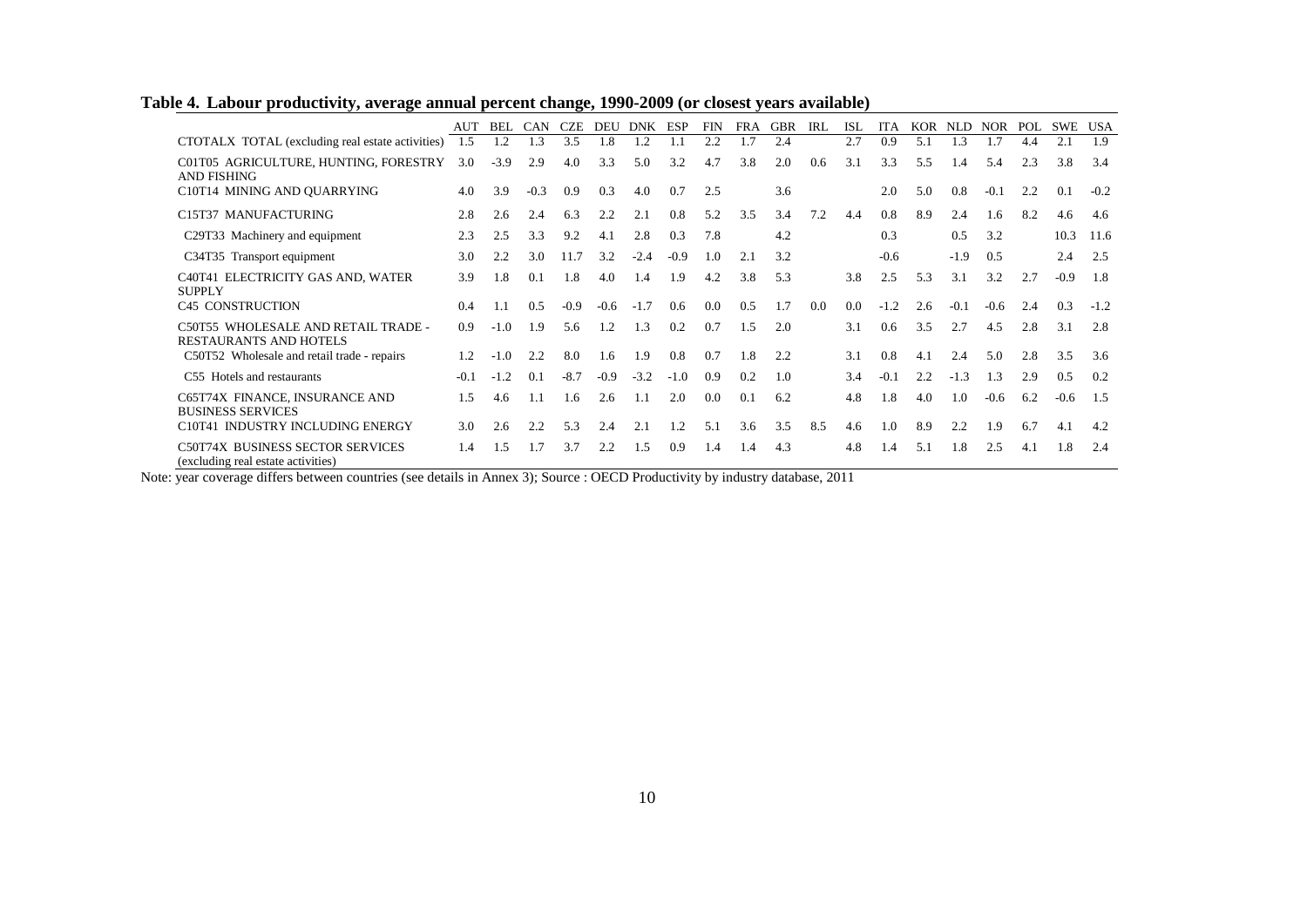# **Table 5. Multi-factor productivity, average annual percent change, 1990-2009 (or closest years available)**

|                                                                                                      | <b>AUT</b> | BEL    | <b>CAN</b> | <b>CZE</b> | <b>DEU</b> | <b>DNK</b> | <b>ESP</b> | <b>FIN</b> | <b>FRA</b> | <b>GBR</b> | <b>IRL</b> | <b>ISL</b> | <b>ITA</b> | <b>KOR</b> | <b>NLD</b> | <b>NOR</b> | POL    | <b>SWE</b> | <b>USA</b> |
|------------------------------------------------------------------------------------------------------|------------|--------|------------|------------|------------|------------|------------|------------|------------|------------|------------|------------|------------|------------|------------|------------|--------|------------|------------|
| CTOTALX TOTAL (excluding real estate activities)                                                     | 1.2        |        | 1.0        | 4.1        | 1.2        | 0.7        | 0.3        | l.8        | 1.2        |            |            |            |            | 4.0        | 1.6        | 1.9        |        | 2.2        | 1.2        |
| C01T05 AGRICULTURE, HUNTING, FORESTRY<br><b>AND FISHING</b>                                          | 2.1        | $-1.9$ | 2.3        | 2.8        | 3.0        | 0.0        | 2.4        | 3.2        | 2.3        | 0.2        | $-5.1$     | 2.5        | 2.3        | 4.0        | 0.6        | 5.3        | 4.2    | 4.3        | 2.7        |
| C10T14 MINING AND OUARRYING                                                                          | 2.8        | 2.2    | $-1.7$     | 0.1        | $-3.3$     | 1.8        | 1.5        | 1.0        |            |            |            |            | $-0.6$     | 5.9        | 0.3        | 0.6        | $-3.3$ | $-3.6$     | $-1.1$     |
| C15T37 MANUFACTURING                                                                                 | 2.3        | 1.8    | 1.8        | 6.3        | 1.2        | 2.1        | 0.7        | 4.3        | 2.8        | 3.5        | 5.2        | 3.1        | 0.7        | 6.9        | 2.6        | 1.4        | 5.3    | 4.8        | 3.5        |
| C29T33 Machinery and equipment                                                                       | 1.8        | 2.0    | 2.6        | 8.4        | 3.9        | 3.0        | 1.0        | 7.1        |            | 4.8        |            |            | 0.9        |            | 3.3        | 2.7        |        | 10.8       | 10.1       |
| C34T35 Transport equipment                                                                           | 3.1        | 0.9    | 2.1        | 9.9        | 2.1        | 0.0        | 1.2        | 0.6        | 0.9        | 3.1        |            |            | $-1.4$     |            | 3.5        | 0.1        |        | 2.8        | 1.5        |
| ELECTRICITY GAS<br>AND, WATER<br>C <sub>4</sub> 0T <sub>41</sub><br><b>SUPPLY</b>                    | 3.3        | 1.3    | $-0.4$     | 5.0        | 2.8        | $-0.2$     | 0.3        | 2.0        | 3.0        | 1.0        |            | 0.5        | 0.5        | 2.9        | 3.2        | 3.3        | 2.9    | 0.4        | 0.0        |
| C45 CONSTRUCTION                                                                                     | 0.3        | 0.6    | 0.3        | $-2.0$     | $-0.8$     | $-1.6$     | $-1.5$     | $-0.3$     | 0.3        | $-0.1$     | $-1.7$     | 0.0        | $-1.4$     | 2.1        | $-0.1$     | $-1.2$     | 0.1    | $-1.2$     | $-1.6$     |
| WHOLESALE AND RETAIL TRADE -<br>C <sub>50</sub> T <sub>55</sub><br><b>RESTAURANTS AND HOTELS</b>     | 0.9        | $-1.4$ | 1.3        | 4.3        | 1.0        | 0.9        | $-0.3$     | 0.5        | 1.2        | 2.4        |            | 4.8        | 0.4        | 2.7        | 3.0        | 5.3        | 0.7    | 2.9        | 2.4        |
| C50T52 Wholesale and retail trade - repairs                                                          | 1.2        | $-1.4$ | 1.6        | 5.8        | 1.4        | 1.3        | 0.6        | 0.5        | 1.6        | 2.8        |            | 4.9        | 0.7        |            | 3.6        | 5.9        | 0.8    | 3.1        | 3.1        |
| C55 Hotels and restaurants                                                                           | 0.1        | $-1.3$ | $-0.1$     | $-5.9$     | $-0.5$     | $-2.2$     | $-1.8$     | 0.7        | $-0.1$     | 0.9        |            | 4.1        | $-0.5$     |            | $-1.1$     | 1.4        | $-0.7$ | 1.2        | 0.0        |
| C65T74X<br>FINANCE,<br><b>INSURANCE</b><br><b>AND</b><br><b>BUSINESS SERVICES</b>                    | 0.6        |        | 0.2        | 1.4        | 0.7        | 0.5        | 2.3        | $-0.4$     | $-0.6$     | 6.3        |            |            |            | 3.2        | 0.7        | 1.0        |        | 0.2        | 0.4        |
| C10T41 INDUSTRY INCLUDING ENERGY                                                                     | 2.5        | 1.8    | 1.0        | 6.1        | 1.3        | 1.7        | 0.8        | 4.2        | 2.8        |            | 5.4        | 2.6        | 0.7        | 6.6        | 2.4        | 1.4        | 4.3    | 4.3        | 3.0        |
| C50T74X<br><b>BUSINESS</b><br><b>SECTOR</b><br><b>SERVICES</b><br>(excluding real estate activities) | 0.9        |        | 1.3        | 3.4        | 1.1        | 1.4        | 0.4        | 1.1        | 0.9        | 3.7        |            |            |            |            | 1.9        | 3.7        |        | 2.2        | 1.5        |

Note: year coverage differs between countries (see details in Annex 3); Source : OECD Productivity by industry database, 2011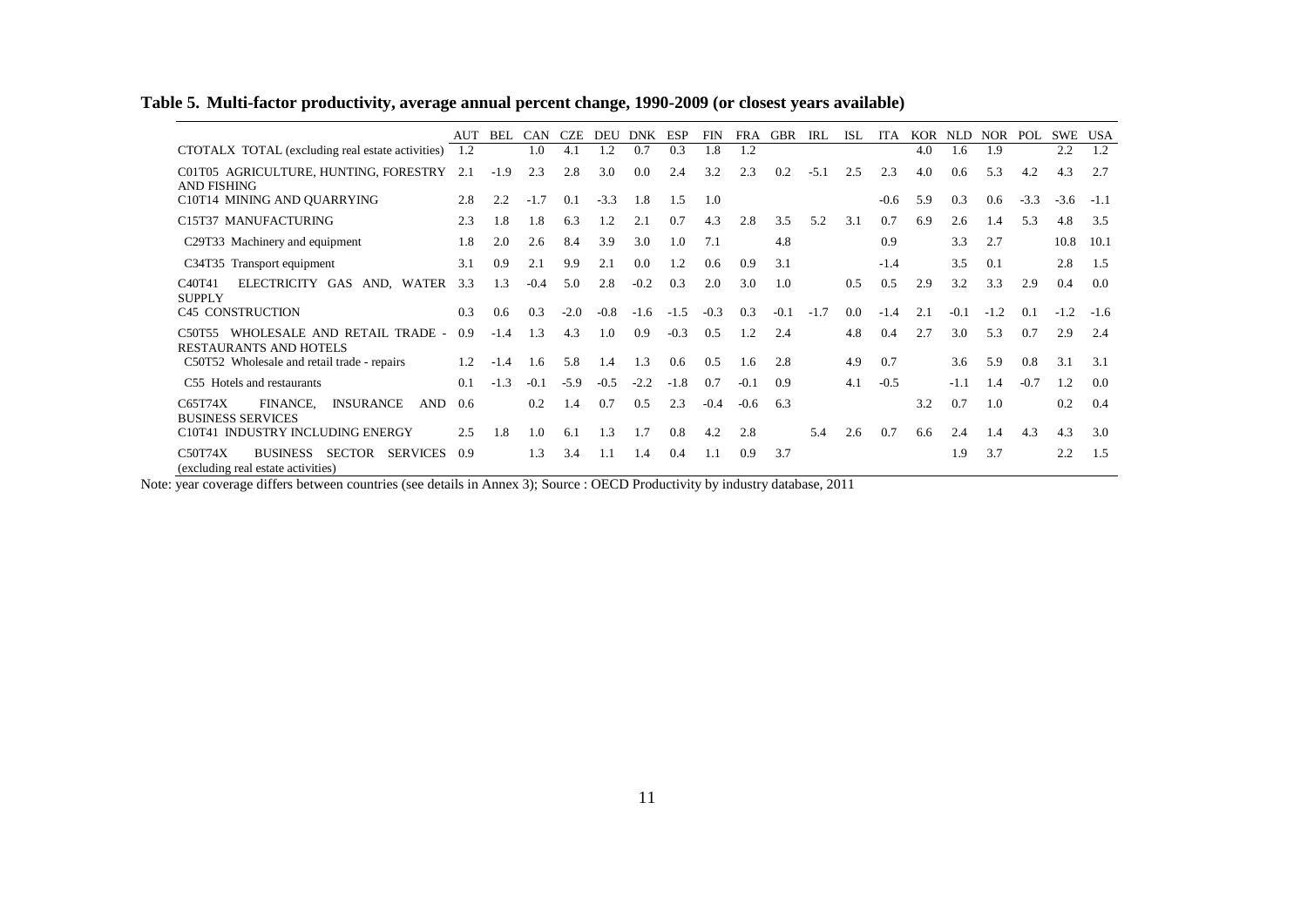## *III.2) Descriptive growth accounts*

The seminal paper by Solow (1957) defined MFP growth as a residual and provided a decomposition of economic growth between contributions of factor input (capital and labour) and growth in MFP allowing the identification of the sources of growth, as described above in equation 6.

More disaggregated productivity estimates than whole economy data can help to compare contributions to growth in value-added for an individual sector across countries and/or to understand which sectors are responsible for the changes in the sources of growth in a specific country. Indeed, the figure presents growth accounting components in manufacturing industries across countries and shows different trends across countries in growth in MFP and in contributions of factor inputs to growth in value-added. The figure 1 suggests a negative contribution of labour input to the growth in value-added in manufacturing industries in most countries over the years from 2000 to 2009 while the growth in MFP contributed significantly to the growth in value-added in most countries over the same period. During this twenty-years period, the contribution of capital to growth in value-added was less significant except in Czech Republic, Korea and Ireland.





As regards the US, the contribution of labour input accounted negatively on the growth in value-added in manufacturing industries over the years from 2000 to 2009, while MFP growth had a significant positive impact on growth in value-added. The comparison of growth accounting components across US industries would be helpful for understanding if these productivity trends also concerns other sectors of the US economy. As confirmed in the figure 2, labour input contributed negatively to growth in value added in the US manufacturing industries, especially machinery and equipment and transport equipment, and growth in MFP in these sectors contributed positively to the gross in valueadded over the past twenty years. In the same time, an important driver in the decline of MFP growth in the US is the construction sector.

Source: OECD Productivity by industry database, June 2011.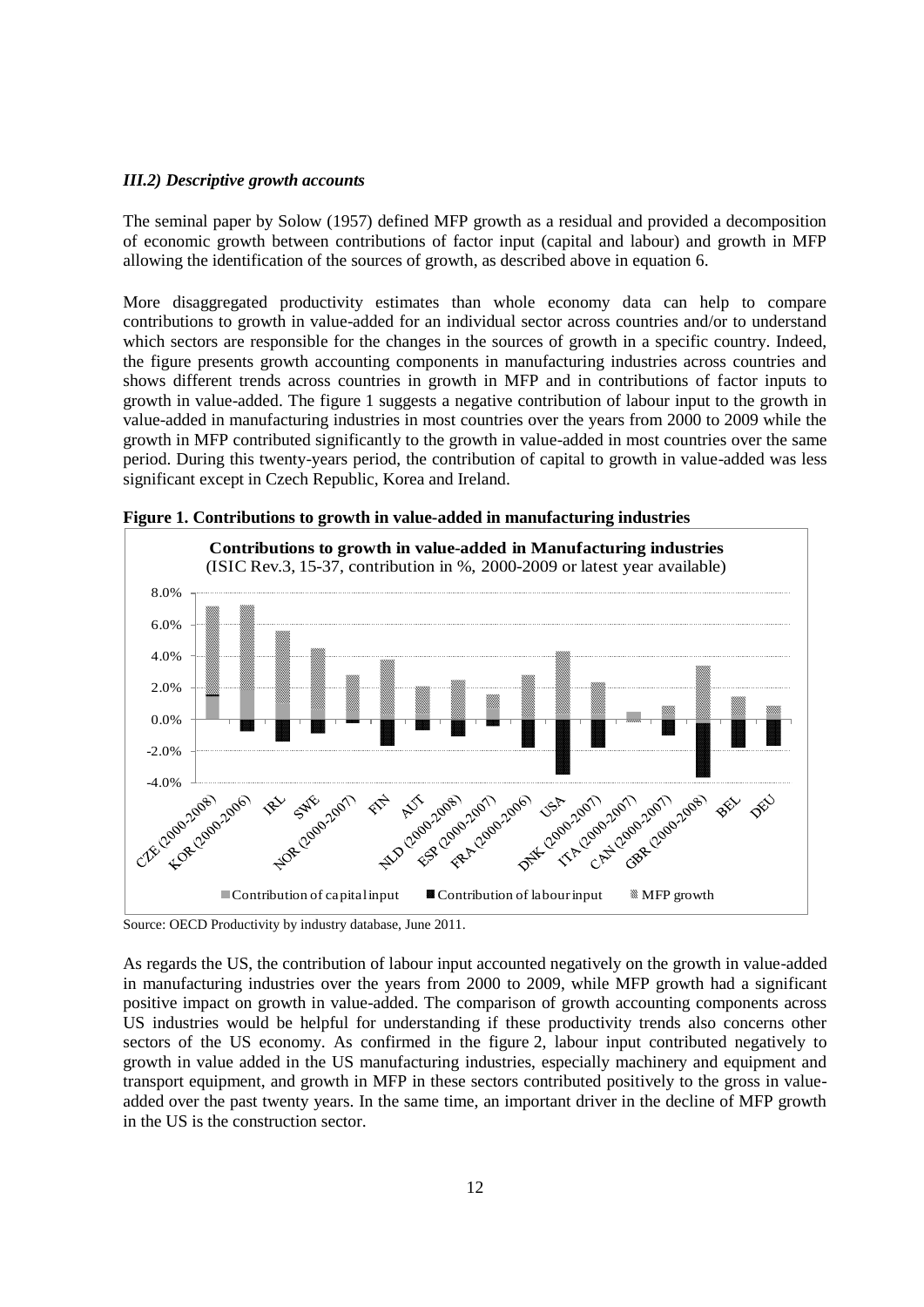

**Figure 2. Contributions to growth in value-added by industry in the United States**

Source: OECD Productivity by industry database, June 2011.

Looking for possible explanations of these trends in productivity would require more detailed information, in particular on quality changes in inputs and outputs. In the absence of such adjustments, as this is the case at this stage for the series available in PDBi, more rapid growth in value-added due to a rise in skills of the labour force or due to the rise in efficiency of capital input is captured by the MFP residual and not attributed to the contribution of the corresponding factor, labour or capital. This should be kept in mind when interpretating components of growth in value-added from PDBi. However, PDBi allows international comparisons of productivity by industry and a preliminary identification of productivity trends by industry.

#### *III.3) Comparison of MFP between PDBi and EU KLEMS*

The estimates of MFP can be fruitfully compared to that of EU-KLEMS datatabase albeit the difference in methodology makes it impossible to do so at this stage. Due to the lack of required series, the PDBi is populated with a simplified approach.

Focusing on the input, PDBi uses the standard measures of labour input (hour worked) and of capital input (net capital stocks) while EU-KLEMS adopted experimental measures of quality adjusted labour services and capital services, which take into account the volume of labour and capital but also the change in composition of labour and capital over time. To measure the labour services, further various characteristics of labour force such as gender, age and educational attainment are taken in consideration at the industry level. The combined input is weighted with the cost shares of each input in the total cost for the PDBi rather than in the revenue shares for the EU-KLEMS. The measure of capital services is described in details above.

The coverage of estimates in PDBi and EU-KLEMS databases allows the comparison of the industrylevel MFP for 13 countries (Austria, Belgium, Denmark, Germany, Finland, France, Ireland, Italy, the Netherlands, Spain, Sweden, the United Kingdom and the United States). Table C compares average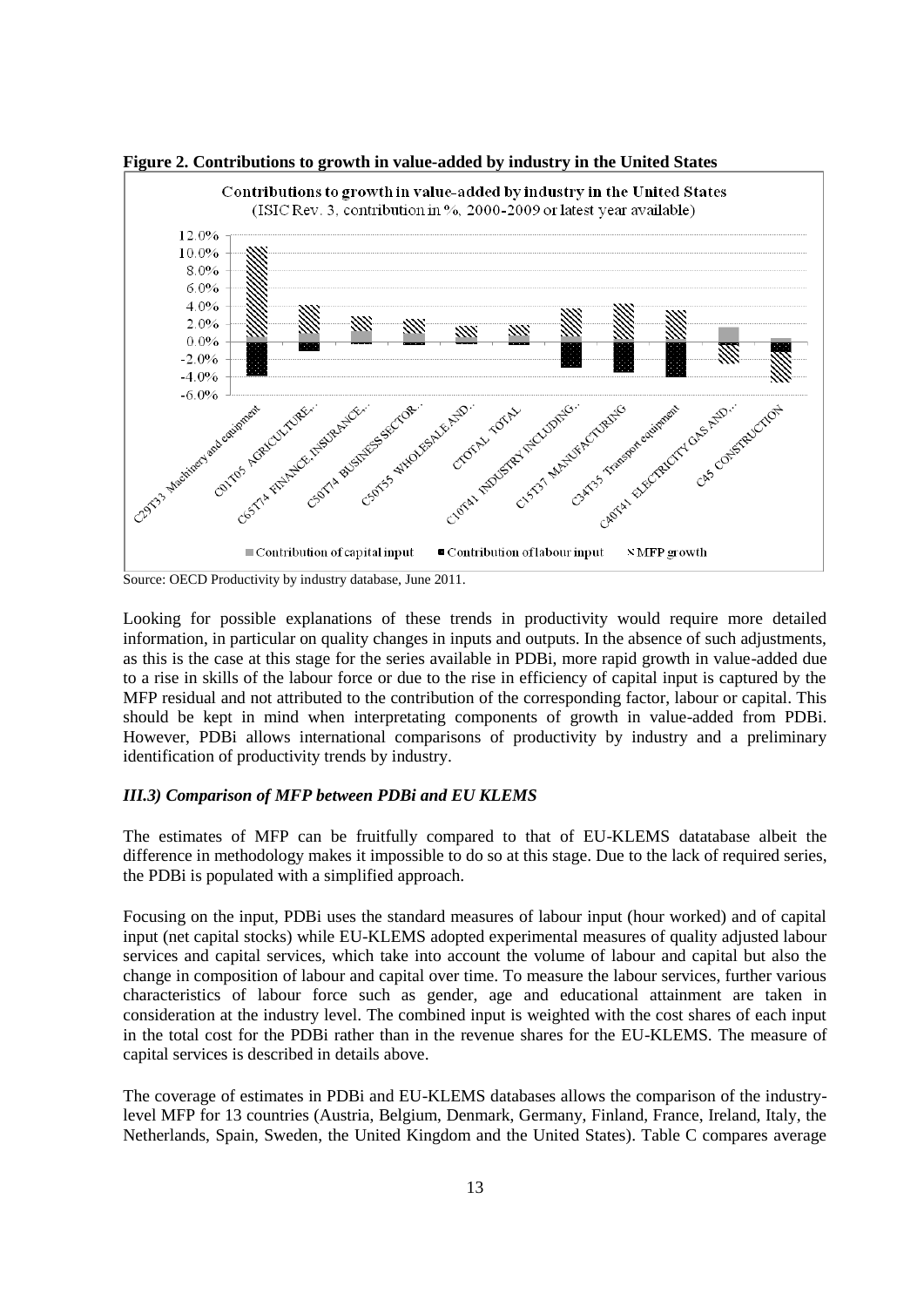annual growth in MFP between PDBi and EU-KLEMS in manufacturing and services for the period from 1990 to 2007<sup>13</sup>. At first glance, the PDBi provides higher estimates than EU-KLEMS. The productivity from the PDBi shows better performance than EU-KLEMS in two sectors, in particular the productivity from the EU-KLEMS has declined or stagnated.

**average annual percent change, 1990\*-2007**  AUT BEL DEU DNK ESP FIN FRA GBR IRL ITA NLD SWE USA C15T37 PDBi 3.37 2.30 2.82 2.14 0.69 5.64 2.80 4.07 4.74 0.78 3.14 5.91 4.01 EU KLEMS 3.88 1.00 2.10 1.00 -0.42 4.42 1.93 3.18 -0.31 0.41 2.02 4.30 2.37 C65T74X PDBi 2.05 4.50 4.62 2.11 3.12 1.95 1.20 6.41 1.16 4.08 2.66 5.66 0.21

**Table 6. Multi-factor productivity in manufacturing (C1537) and services (C65T74X)**

\* Note : C15T37 - 1996 for Austria, Belgium, Netherlands, Spain, 1995 for Germany, 1997 for Denmark, Sweden, 2000 for United Kingdom; C65T74 - 2001 for Spain 2002 for Netherlands

EU KLEMS -1.46 -0.38 -0.87 -0.68 0.46 -0.50 -0.23 0.38 0.00 -0.04 -0.23 -0.31 -0.05

*Source: OECD Productivity database by industry 2011, EU KLEMS productivity and growth accounts database 2009*

## **IV) How to access PDB and PDBi?**

PDB and PDBi are freely available on OECD.Stat (select productivity and then the dataset productivity by industry refers to OECD PDBi while other datasets refer to OECD PDB). The database will be updated on an ongoing basis and expanded to enhanced country and sector coverage as soon as new information is available in the OECD STAN database. Feedback on the data or methodology as well as on the accessibility of the databases is most welcome at the following address: [productivity.contact@oecd.org.](mailto:productivity.contact@oecd.org)

## **Conclusions and further progress**

The estimates presented in this first release of the PDBi are a starting point and subject to further improvement. PDBi is intended to be updated regularly and expanded to enhance country and sector coverage. It is well recognised that, absent solid information on investment by industry crossclassified by asset, the capital measures used here are only proxies to state of the art methodology. This affects measures of productivity growth but it is hoped to a degree that preserves basic usefulness of the estimates. As measures of capital services tend to grow faster than measures of capital stocks, the bias implicit in our estimates is likely to be upward although its size will vary between countries, industries and over time.

Labour input measures can also be improved by estimating labour composition or labour quality<sup>14</sup> using information on skills, age, and gender by industry. However, more data development work will be needed before implementation of labour quality measures. In addition, basic data on hours worked should also be improved alongside with the implementation of labour quality adjustments.

Finally, the PDBi will have to move to ISIC Rev.4 as countries will progressively switch over to the new classification.

l

<sup>&</sup>lt;sup>13</sup> The year 2007 is the latest year available in EU KLEMS' [November 2009](http://www.euklems.net/data/09i/sources/Contents_09I_release.pdf) database, which has not been updated since.

See Jorgenson et al. 2005.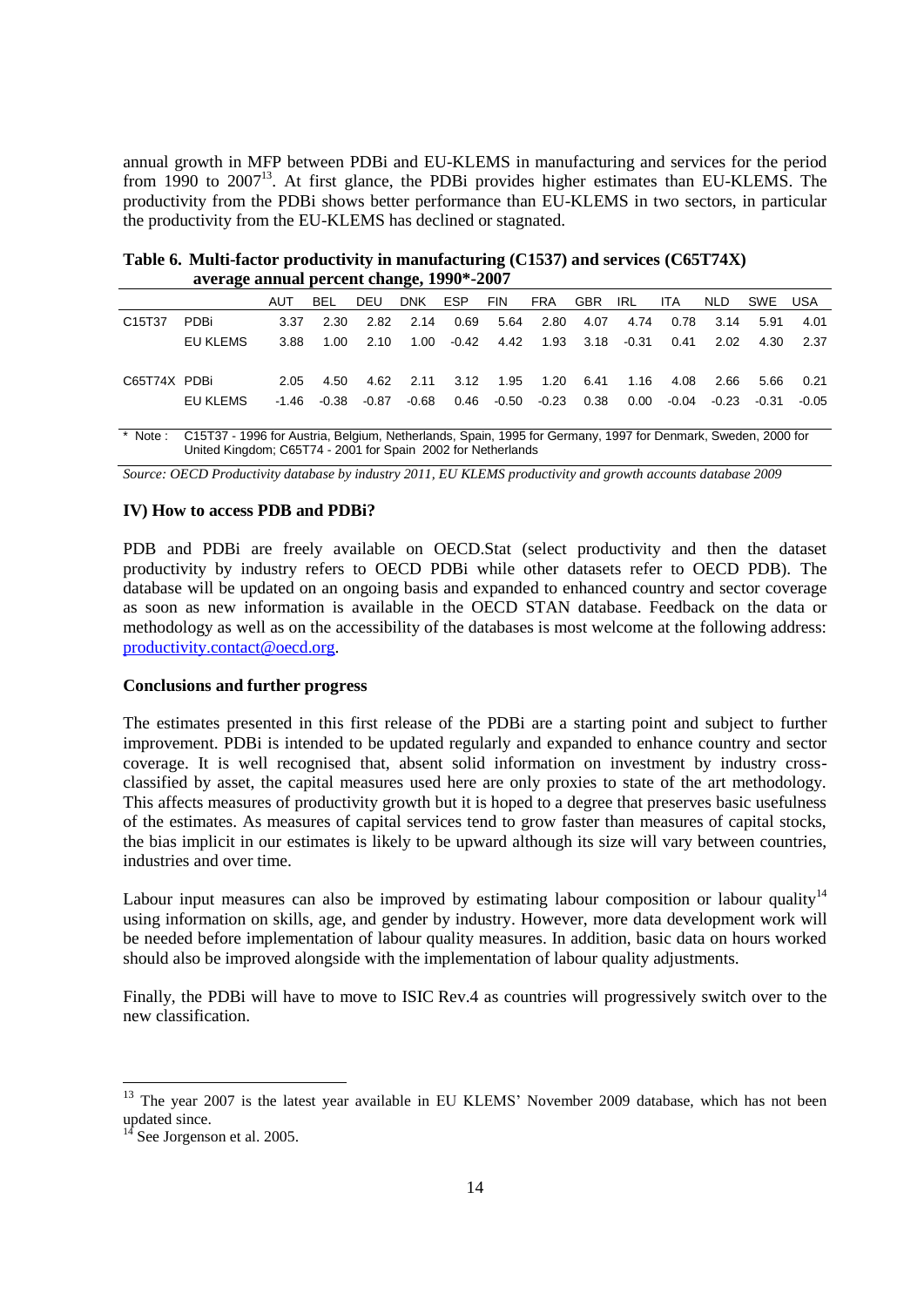**Annex 1. List of variables included in the OECD Productivity database by industry and related indicators from STAN**

| <b>Variable</b> | <b>Description of variable</b>                | Source      |
|-----------------|-----------------------------------------------|-------------|
| <b>ALPHA</b>    | Share of labour cost in total factor costs    | <b>PDBi</b> |
| K               | Growth in capital input                       | PDBi        |
| L               | Growth in labour input                        | PDBi        |
| LP              | Growth in labour productivity                 | PDBi        |
| <b>MFP</b>      | Growth in Multi-factor productivity           | PDBi        |
| Q               | Growth in value-added                         | <b>PDBi</b> |
| <b>CPNK</b>     | Net capital stock, volumes                    | <b>STAN</b> |
| <b>EMPE</b>     | Number of employees                           | <b>STAN</b> |
| <b>EMPN</b>     | Number of persons engaged (total employment)  | <b>STAN</b> |
| <b>FTEE</b>     | Full-time equivalents - employees             | <b>STAN</b> |
| <b>FTEN</b>     | Full-time equivalents - total engaged         | <b>STAN</b> |
| <b>GFCF</b>     | Gross fixed capital formation, current prices | <b>STAN</b> |
| <b>GFCK</b>     | Gross fixed capital formation, volumes        | <b>STAN</b> |
| <b>GFCP</b>     | Gross Fixed Capital Formation, deflators      | <b>STAN</b> |
| <b>HRSE</b>     | Hours worked - employees                      | <b>STAN</b> |
| <b>HRSN</b>     | Hours worked - total engaged                  | <b>STAN</b> |
| <b>LABR</b>     | Labour costs (compensation of employees)      | <b>STAN</b> |
| <b>VALU</b>     | Value added, current prices                   | <b>STAN</b> |
| VALK            | Value added, volumes                          | <b>STAN</b> |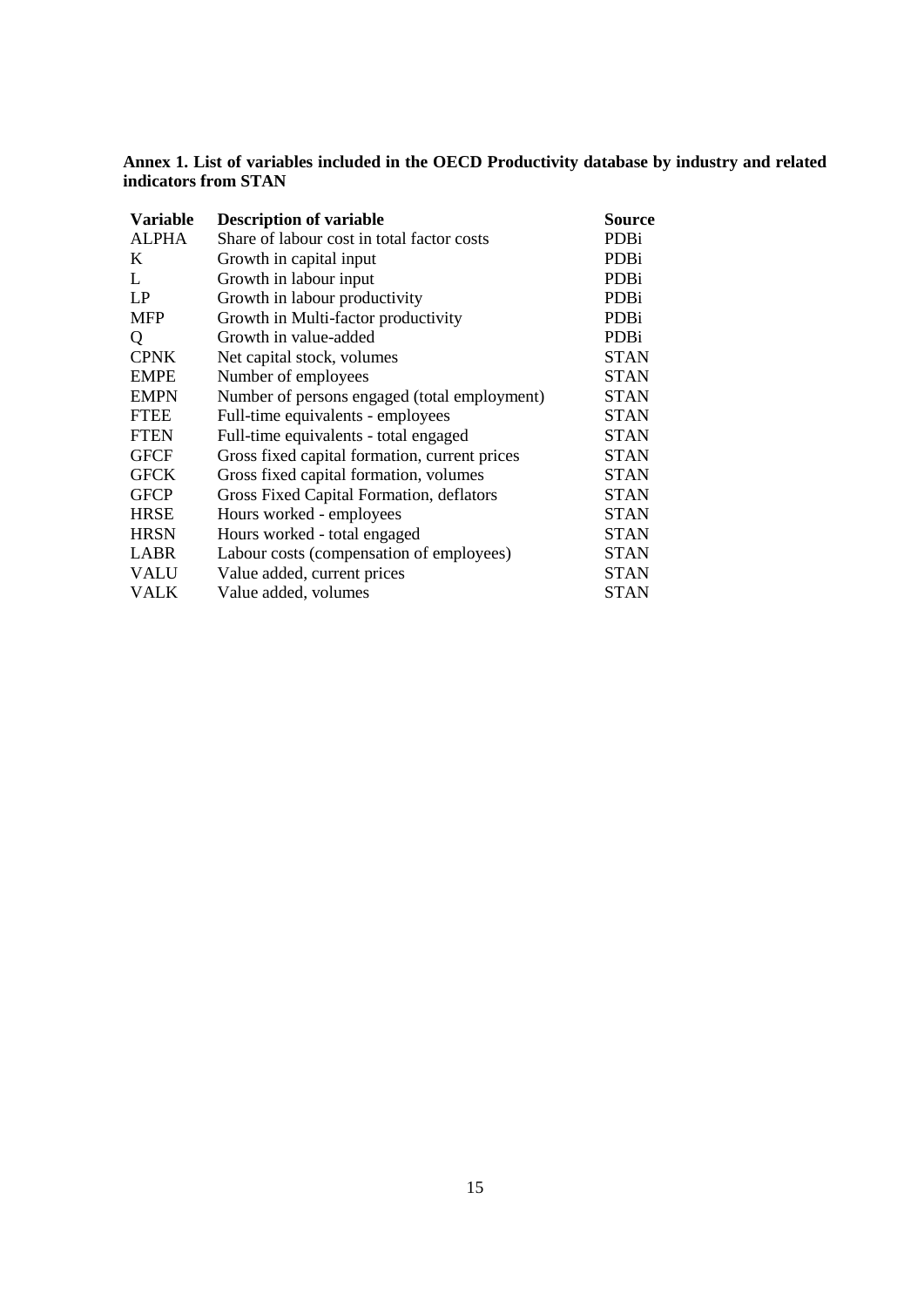# **Annex 2. List of industrial activities, according to STAN, based on ISIC Rev.3**

| Code                            | Description                                                 |
|---------------------------------|-------------------------------------------------------------|
| <b>CTOTALX</b>                  | TOTAL (excluding real estate activities)                    |
| C01T05                          | AGRICULTURE, HUNTING, FORESTRY AND FISHING                  |
| C <sub>10</sub> T <sub>14</sub> | MINING AND QUARRYING                                        |
| C <sub>15</sub> T <sub>37</sub> | <b>MANUFACTURING</b>                                        |
| C <sub>29</sub> T <sub>33</sub> | Machinery and equipment                                     |
| C34T35                          | Transport equipment                                         |
| C <sub>40</sub> T <sub>41</sub> | ELECTRICITY GAS AND, WATER SUPPLY                           |
| C45                             | <b>CONSTRUCTION</b>                                         |
| C <sub>5</sub> 0T <sub>55</sub> | WHOLESALE AND RETAIL TRADE - RESTAURANTS AND HOTELS         |
| C50T52                          | Wholesale and retail trade - repairs                        |
| C <sub>55</sub>                 | Hotels and restaurants                                      |
| C65T74X                         | FINANCE, INSURANCE AND BUSINESS SERVICES                    |
| C10T41                          | <b>INDUSTRY INCLUDING ENERGY</b>                            |
| C50T74X                         | BUSINESS SECTOR SERVICES (excluding real estate activities) |
|                                 |                                                             |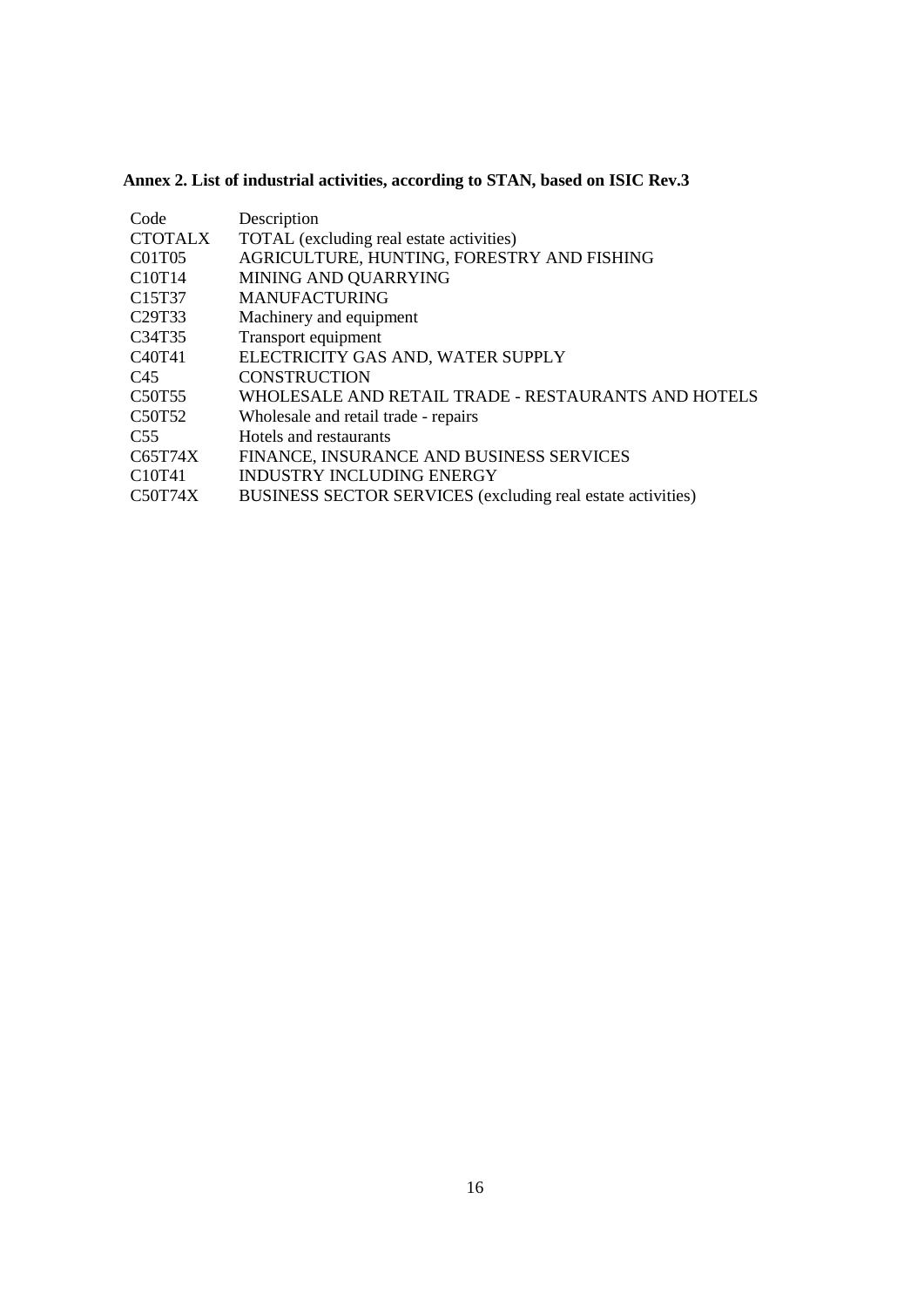# **Annex 3. Coverage of labour productivity and multi-factor productivity data in PDBi**

| Labour productivity (LP)                                            |            |            |           |       |           |            |            |            |            |            |            |            |            |            |            |            |           |            |            |
|---------------------------------------------------------------------|------------|------------|-----------|-------|-----------|------------|------------|------------|------------|------------|------------|------------|------------|------------|------------|------------|-----------|------------|------------|
|                                                                     | <b>AUT</b> | <b>BEL</b> | CAN       | CZE   | DEU       | <b>DNK</b> | <b>ESP</b> | <b>FIN</b> | <b>FRA</b> | <b>GBR</b> | <b>IRL</b> | <b>ISL</b> | <b>ITA</b> | <b>KOR</b> | <b>NLD</b> | <b>NOR</b> | POL       | <b>SWE</b> | <b>USA</b> |
| CTOTALX TOTAL (excluding real estate activities)                    | 96-09      | 96-09      | 90-07     | 96-08 | 92-09     | $90 - 09$  | $01 - 09$  | 90-09      | 90-07      | 95-08      |            | 92-08      | $90 - 09$  | 93-09      | $02 - 09$  | $90 - 09$  | 96-08     | 94-09      | $90 - 09$  |
| C01T05 AGRICULTURE, HUNTING, FORESTRY AND FISHING                   | 96-09      | 96-09      | 90-07     | 96-08 | $92 - 09$ | $90 - 09$  | 96-09      | 90-09      | $90 - 07$  | $90 - 08$  | 96-09      | 92-08      | 90-09      | 93-09      | 96-09      | $90 - 09$  | 96-08     | 90-09      | $90 - 09$  |
| C10T14 MINING AND OUARRYING                                         | 96-09      | 96-09      | 90-07     | 96-08 | $92 - 09$ | $90 - 09$  | $01 - 09$  | $90 - 09$  |            | $90 - 08$  |            |            | 90-09      | 93-09      | 96-09      | $90 - 09$  | 96-08     | $90 - 09$  | $90 - 09$  |
| C15T37 MANUFACTURING                                                | 96-09      | 96-09      | $90 - 07$ | 96-08 | $92 - 09$ | $90 - 09$  | 96-09      | $90 - 09$  | $90 - 07$  | $90 - 08$  | 96-07      | $92 - 08$  | $90 - 09$  | 93-09      | 96-09      | $90 - 09$  | 96-08     | $90 - 09$  | $90 - 09$  |
| C29T33 Machinery and equipment                                      | 96-09      | 96-09      | $90 - 07$ | 96-08 | 03-08     | $90 - 09$  | $01-09$    | $90-09$    |            | $90 - 08$  |            |            | $90-09$    |            | $02 - 09$  | $90-09$    |           | 94-09      | $90 - 09$  |
| C34T35 Transport equipment                                          | 96-09      | 96-09      | 90-07     | 96-08 | 03-08     | $90 - 09$  | $01 - 09$  | $90 - 09$  | $90 - 07$  | $90 - 08$  |            |            | $90 - 09$  |            | 02-09      | $90 - 09$  |           | 94-09      | $90 - 09$  |
| C40T41 ELECTRICITY GAS AND. WATER SUPPLY                            | 96-09      | 96-09      | 90-07     | 96-08 | 92-09     | $90 - 09$  | $01 - 09$  | $90 - 09$  | $90 - 07$  | $90 - 08$  |            | 92-08      | $90 - 09$  | 93-09      | 96-09      | 90-09      | 96-08     | $90 - 09$  | $90 - 09$  |
| C45 CONSTRUCTION                                                    | 96-09      | 96-09      | $90 - 07$ | 96-08 | $92 - 09$ | $90 - 09$  | 96-09      | $90 - 09$  | $90 - 07$  | $90 - 08$  | 96-09      | $92 - 08$  | $90 - 09$  | 93-09      | 96-09      | $90 - 09$  | 96-08     | $90 - 09$  | $90 - 09$  |
| C50T55 WHOLESALE AND RETAIL TRADE - RESTAURANTS AND HOTELS          | 96-09      | 96-09      | $90 - 07$ | 96-08 | 92-09     | $90 - 09$  | 01-09      | $90 - 09$  | $90 - 07$  | $90 - 08$  |            | 92-08      | $90 - 09$  | 93-09      | 96-09      | $90 - 09$  | 96-08     | 94-09      | $90 - 09$  |
| C50T52 Wholesale and retail trade - repairs                         | 96-09      | 96-09      | 90-07     | 96-08 | 92-09     | $90 - 09$  | $01 - 09$  | $90 - 09$  | $90 - 07$  | 95-08      |            | $92 - 08$  | 90-09      | 93-09      | $02 - 09$  | $90 - 09$  | 96-08     | 94-09      | $90 - 09$  |
| C55 Hotels and restaurants                                          | 96-09      | 96-09      | $90 - 07$ | 96-08 | 92-09     | $90 - 09$  | $01 - 09$  | $90 - 09$  | $90 - 07$  | 95-08      |            | 92-08      | $90 - 09$  | 93-09      | 02-09      | $90 - 09$  | 96-08     | 94-09      | $90 - 09$  |
| C65T74X FINANCE. INSURANCE AND BUSINESS SERVICES                    | 96-09      | 96-09      | 90-07     | 96-08 | $92 - 09$ | $90 - 09$  | $01 - 09$  | $90 - 09$  | $90 - 07$  | 95-08      |            | $92 - 08$  | $90 - 09$  | 93-09      | $02 - 09$  | $90 - 09$  | 96-08     | 94-09      | 90-09      |
| C10T41 INDUSTRY INCLUDING ENERGY                                    | 96-09      | 96-09      | $90 - 07$ | 96-08 | $92 - 09$ | $90 - 09$  | 96-09      | $90 - 09$  | $90 - 07$  | $90 - 08$  | 96-09      | 92-08      | 90-09      | 93-09      | 96-09      | $90 - 09$  | 96-08     | 90-09      | $90 - 09$  |
| C50T74X BUSINESS SECTOR SERVICES (excluding real estate activities) | 96-09      | 96-09      | $90 - 07$ | 96-08 | 92-09     | $90 - 09$  | 01-09      | 90-09      | 90-07      | $95-08$    |            | $92 - 08$  | $90 - 09$  | 93-09      | 02-09      | $90 - 09$  | 96-08     | 94-09      | $90 - 09$  |
|                                                                     |            |            |           |       |           |            |            |            |            |            |            |            |            |            |            |            |           |            |            |
| Multi-factor productivity (MFP)                                     |            |            |           |       |           |            |            |            |            |            |            |            |            |            |            |            |           |            |            |
|                                                                     | AUT        | <b>BEL</b> | CAN       | CZE   | DEU       | <b>DNK</b> | <b>ESP</b> | <b>FIN</b> | <b>FRA</b> | <b>GBR</b> | <b>IRL</b> | <b>ISL</b> | <b>ITA</b> | <b>KOR</b> | <b>NLD</b> | <b>NOR</b> | POL       | <b>SWE</b> | <b>USA</b> |
| CTOTALX TOTAL (excluding real estate activities)                    | 96-09      |            | 98-05     | 99-08 | 95-09     | 97-07      | $01 - 07$  | $90 - 09$  | 90-07      |            |            |            |            | 93-06      | $02 - 08$  | 90-07      |           | 97-08      | $90 - 09$  |
| C01T05 AGRICULTURE, HUNTING, FORESTRY AND FISHING                   | 96-09      | 96-09      | $90 - 07$ | 99-08 | 95-09     | $97-07$    | 96-07      | $90 - 09$  | $90 - 07$  | 00-08      | 99-08      | 94-08      | $90 - 09$  | 93-06      | 96-08      | 90-07      | 01-06     | 97-08      | $90 - 09$  |
| C10T14 MINING AND QUARRYING                                         | 96-09      | 96-09      | 90-07     | 99-08 | 95-09     | $97-07$    | $01 - 07$  | $90 - 09$  |            |            |            |            | $90 - 07$  | 93-06      | 96-08      | 90-07      | 01-06     | 97-08      | $90 - 09$  |
| C15T37 MANUFACTURING                                                | 96-09      | 96-09      | 90-07     | 99-08 | 95-09     | 97-07      | 96-07      | $90 - 09$  | $90 - 06$  | $00 - 08$  | 99-07      | 94-08      | 90-07      | 93-06      | 96-08      | 90-07      | 01-06     | 97-08      | $90 - 09$  |
| C29T33 Machinery and equipment                                      | 96-09      | 96-09      | $90 - 05$ | 99-08 | 03-08     | $97-07$    | $01 - 07$  | $90 - 09$  |            | $00 - 07$  |            |            | $90 - 07$  |            | 02-07      | $90 - 07$  |           | 97-08      | $90 - 09$  |
| C34T35 Transport equipment                                          | 96-09      | 96-09      | $90 - 05$ | 99-08 | 03-08     | 97-07      | $01 - 07$  | $90 - 09$  | $90 - 07$  | $00 - 07$  |            |            | 90-07      |            | $02 - 07$  | 90-07      |           | 97-08      | 90-09      |
| C40T41 ELECTRICITY GAS AND. WATER SUPPLY                            | 96-09      | 96-09      | $90 - 07$ | 99-08 | 95-09     | $97-07$    | $01 - 07$  | $90 - 09$  | $90 - 07$  | 00-07      |            | $94-08$    | $90-07$    | 93-06      | 96-08      | $90-07$    | 01-06     | 97-08      | $90-09$    |
| C45 CONSTRUCTION                                                    | 96-09      | 96-09      | $90 - 07$ | 99-08 | 95-09     | 97-07      | 96-07      | $90 - 09$  | $90 - 07$  | 00-08      | 99-08      | 94-08      | $90 - 09$  | 93-06      | 96-08      | $90 - 07$  | 01-06     | 97-08      | $90 - 09$  |
| C50T55 WHOLESALE AND RETAIL TRADE - RESTAURANTS AND HOTELS          | 96-09      | 96-09      | 90-07     | 99-08 | 95-09     | 97-07      | $01 - 07$  | $90 - 09$  | 90-07      | $00 - 07$  |            | 94-08      | 90-07      | 93-06      | 96-08      | 90-07      | $01 - 06$ | 97-08      | $90 - 09$  |
| C50T52 Wholesale and retail trade - repairs                         | 96-09      | 96-09      | $90 - 07$ | 99-08 | 95-09     | 97-07      | $01 - 07$  | $90 - 09$  | $90 - 07$  | $00 - 07$  |            | 94-08      | 90-07      |            | $02 - 07$  | 90-07      | $01 - 06$ | 97-08      | $90 - 09$  |
| C55 Hotels and restaurants                                          | 96-09      | 96-09      | 90-07     | 99-08 | 95-09     | 97-07      | $01 - 07$  | $90 - 09$  | $90 - 07$  | $00 - 07$  |            | 94-08      | 90-07      |            | $02 - 07$  | $90 - 07$  | 01-06     | 97-08      | $90 - 09$  |
| C65T74X FINANCE, INSURANCE AND BUSINESS SERVICES                    | 96-09      |            | 98-03     | 99-08 | 95-09     | 97-07      | $01 - 07$  | $90 - 09$  | $90 - 07$  | $00 - 07$  |            |            |            | 93-06      | $02 - 08$  | 90-07      | $01 - 06$ | 97-08      | $90 - 09$  |
| C10T41 INDUSTRY INCLUDING ENERGY                                    | 96-09      | $96-09$    | $90 - 07$ | 99-08 | 95-09     | $97-07$    | 96-07      | $90 - 09$  | $90 - 06$  |            | 99-08      | $94-08$    | $90 - 07$  | 93-06      | 96-08      | $90 - 07$  | $01 - 06$ | 97-08      | $90 - 09$  |